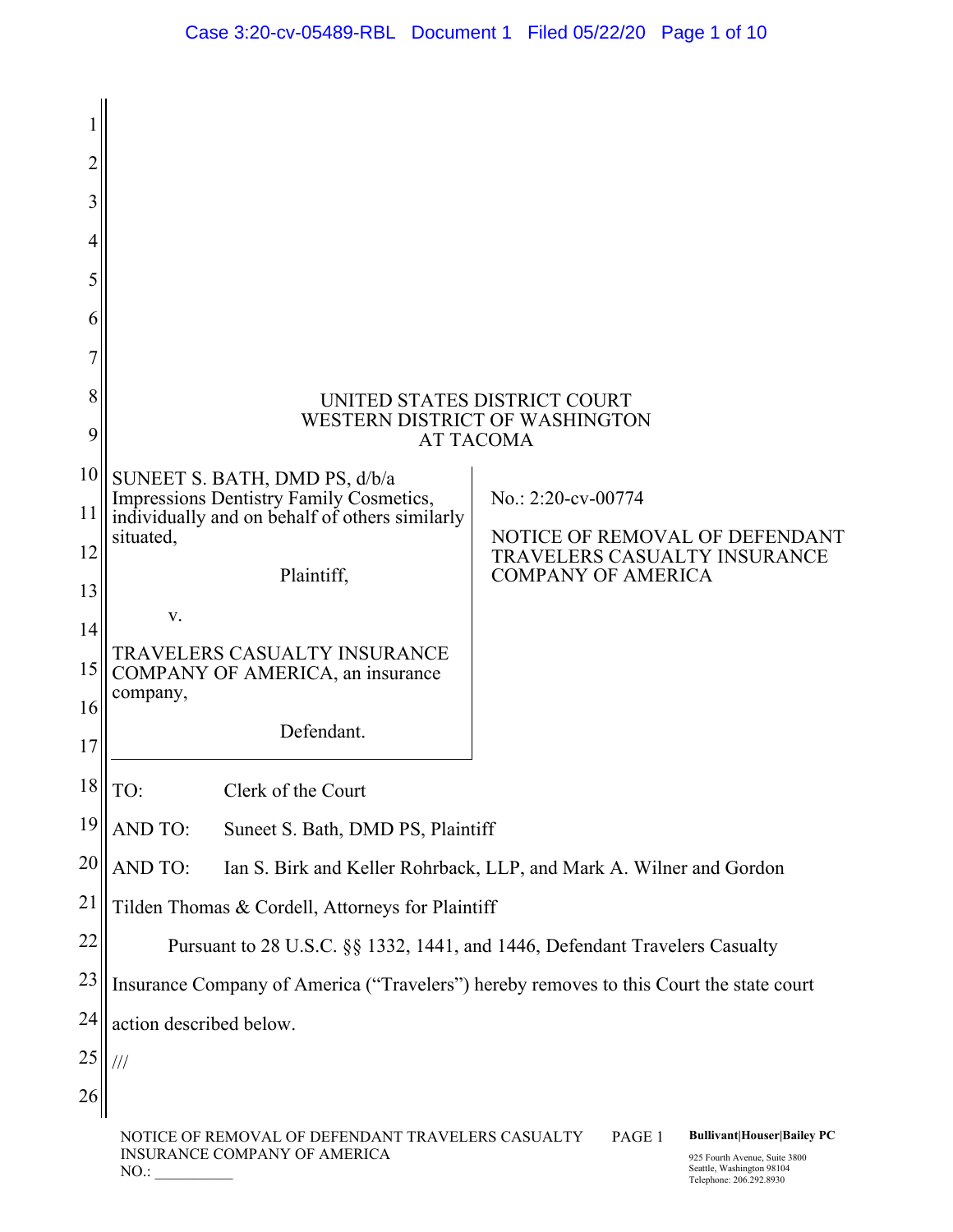1

# **I. BACKGROUND**

2 3 4 5 6 1. On April 17, 2020, Plaintiff Suneet S. Bath d/b/a Impressions Dentistry Family Cosmetics filed a Complaint (the "Original Complaint") in the Washington State Superior Court in and for Thurston County, in the matter entitled *Suneet S. Bath, DMD PS v. Travelers Casualty Insurance Company of America*, Case No. 20-2-01421-34 (the "State Court Action"). $<sup>1</sup>$  $<sup>1</sup>$  $<sup>1</sup>$ </sup>

7 8 9 10 11 2. On April 22, 2020, Plaintiff served a copy of the Original Complaint on the Office of the Washington Insurance Commissioner (the "OIC"), which accepted service on behalf of Travelers. The OIC subsequently mailed a copy of the Original Complaint to Travelers—in other words, Travelers did not actually receive a copy of the Original Complaint until after April 22, 2020. [2](#page-1-1)

12 13 14 15 16 3. On May 13, 2020, Plaintiff filed an Amended Complaint (the "Amended Complaint") in the Washington State Superior Court in and for Thurston County converting the matter to a class action.<sup>[3](#page-1-2)</sup> Plaintiff now asserts claims against Travelers individually and on behalf of all other similarly situated members of a proposed national class and Washington subclasses.

17 18 4. This Notice of Removal is timely filed within 30 days of Travelers's receipt of the Original Complaint pursuant to 28 U.S.C. § 1[4](#page-1-3)46(b).<sup>4</sup>

19 ///

20

NOTICE OF REMOVAL OF DEFENDANT TRAVELERS CASUALTY INSURANCE COMPANY OF AMERICA  $NO.:$ PAGE 2 **Bullivant|Houser|Bailey PC** 925 Fourth Avenue, Suite 3800 Seattle, Washington 98104 Telephone: 206.292.8930

<span id="page-1-0"></span><sup>21</sup> <sup>1</sup> Original Complaint, *Bath v. Travelers Cas. Ins. Co. of Am*., Thurston Cty Case No. 20-2-01421-34.

<span id="page-1-1"></span><sup>22</sup> 23 <sup>2</sup> *See Anderson v. State Farm Mut. Auto. Ins. Co.*, 917 F.3d 1126, 1130 (9th Cir 2019) (holding that "the thirty-day removal clock under 28 U.S.C.  $\S$  1446(b)(1) does not begin upon service on and receipt by a statutorily designated agent, and began in this case only when [the insurer] actually received [the insured's] complaint").

<span id="page-1-2"></span><sup>24</sup> 25 <sup>3</sup> Amended Complaint, *Bath v. Travelers Cas. Ins. Co. of Am*., Thurston County Case No. 20-2- 01421-34.

<span id="page-1-3"></span><sup>26</sup> <sup>4</sup> *See* 28 U.S.C. § 1446(b)(1) (permitting removal within 30 days after the defendant receives service of process); *see also Anderson*, 917 F.3d at 1130.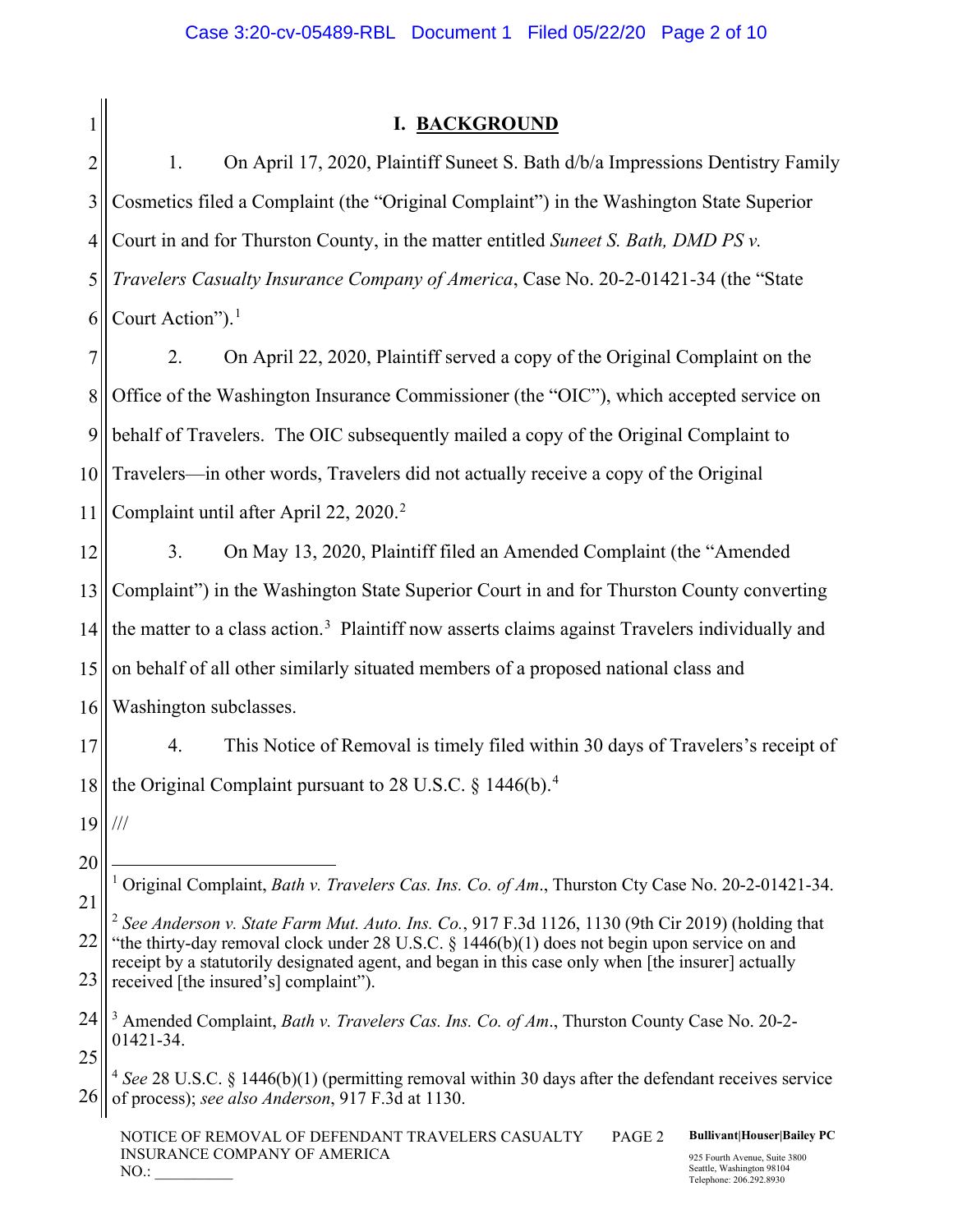|                | <b>II. JURISDICTION</b>                                                                                                                                                                                 |  |  |  |  |
|----------------|---------------------------------------------------------------------------------------------------------------------------------------------------------------------------------------------------------|--|--|--|--|
| $\overline{c}$ | 5.<br>The State Court Action may be removed to this Court pursuant to 28 U.S.C. $\S$                                                                                                                    |  |  |  |  |
| 3              | 1441(b) because there is complete diversity of citizenship between Travelers and Plaintiff,                                                                                                             |  |  |  |  |
| 4              | and the amount in controversy exceeds \$75,000, thus granting this Court original jurisdiction                                                                                                          |  |  |  |  |
| 5              | under 28 U.S.C. § 1332(a).                                                                                                                                                                              |  |  |  |  |
| 6              | Complete diversity exists between the class representative and the defendant<br>6.                                                                                                                      |  |  |  |  |
| 7              | because Plaintiff and Travelers are citizens of different states. <sup>5</sup>                                                                                                                          |  |  |  |  |
| 8              | When removing a class action under $\S$ 1332(a), only the citizenship of<br>a.                                                                                                                          |  |  |  |  |
| 9              | the named parties counts for purposes of determining complete diversity—that is, all                                                                                                                    |  |  |  |  |
| 10             | class representatives must be diverse from all defendants. <sup>6</sup> The citizenship of                                                                                                              |  |  |  |  |
| 11             | unnamed class members is disregarded during the diversity analysis under $\S 1332(a)$ . <sup>7</sup>                                                                                                    |  |  |  |  |
| 12             | $\mathbf b$ .<br>Plaintiff, the only class representative, is a Washington professional                                                                                                                 |  |  |  |  |
| 13             | services corporation with its principal place of business in Washington.                                                                                                                                |  |  |  |  |
| 14             | Travelers, the only defendant, is a Connecticut corporation with its<br>$\mathbf{c}$ .                                                                                                                  |  |  |  |  |
| 15             | principal place of business in Connecticut.                                                                                                                                                             |  |  |  |  |
| 16             | 7.<br>The amount in controversy exceeds \$75,000 for at least one named plaintiff,                                                                                                                      |  |  |  |  |
| 17             | exclusive of interest and costs.                                                                                                                                                                        |  |  |  |  |
| 18             | When removing a class action under $\S$ 1332(a), the amount in<br>a.                                                                                                                                    |  |  |  |  |
| 19             | controversy requirement is met if the matter in controversy exceeds \$75,000 for at                                                                                                                     |  |  |  |  |
| 20             |                                                                                                                                                                                                         |  |  |  |  |
| 21             |                                                                                                                                                                                                         |  |  |  |  |
| 22             | See Kanter v. Warner-Lambert Co., 265 F.3d 853, 857 (9th Cir. 2001) (holding that at the removal                                                                                                        |  |  |  |  |
| 23             | stage, the defendant need only "allege (not prove) diversity").                                                                                                                                         |  |  |  |  |
| 24<br>25       | $^6$ Lewis v. Verizon Commc'ns, Inc., 627 F.3d 395, 398 (9th Cir. 2010); Serrano v. 180 Connect, Inc.,<br>478 F.3d 1018, 1021 n. 4 (9th Cir. 2007) (citing Snyder v. Harris, 394 U.S. 332, 340 (1969)). |  |  |  |  |
|                | Gibson v. Chrysler Corp., 261 F.3d 927, 931 n. 2 (9th Cir. 2001) (citing Supreme Tribe of Ben-Hur<br>Cauble, 255 U.S. 356, 366-67 (1921)).                                                              |  |  |  |  |
|                | <b>Bullivant Houser Bailey PC</b><br>NOTICE OF REMOVAL OF DEFENDANT TRAVELERS CASUALTY<br>PAGE 3                                                                                                        |  |  |  |  |

<span id="page-2-2"></span><span id="page-2-1"></span><span id="page-2-0"></span>INSURANCE COMPANY OF AMERICA

NO.: \_\_\_\_\_\_\_\_\_\_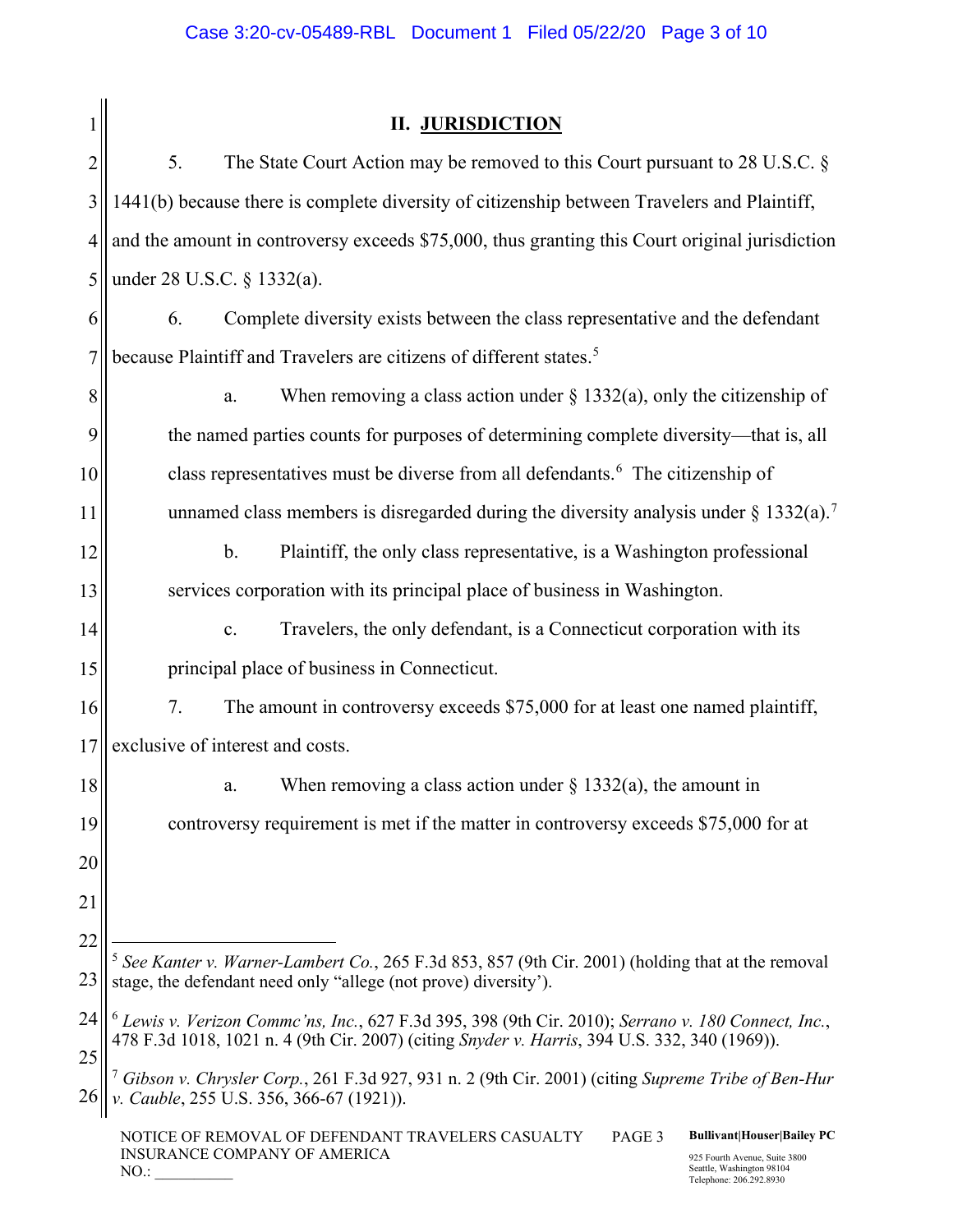least one named plaintiff.<sup>[8](#page-3-0)</sup> The Court then has supplemental jurisdiction under  $\S$ 1367(a) over claims of putative class members, even if some of those fall below \$75,000.<sup>[9](#page-3-1)</sup>

b. In declaratory relief actions, "the amount in controversy is measured by the value of the object of the litigation."<sup>10</sup> The value of the object of the litigation is determined by "the pecuniary result to either party which the judgment would directly produce."<sup>[11](#page-3-3)</sup>

c. Where a plaintiff's complaint does not specify the amount in controversy, the defendant may do so in the notice of removal.<sup>12</sup> Further, a notice of removal "need include only a plausible allegation that the amount in controversy exceeds the jurisdictional threshold."<sup>[13](#page-3-5)</sup>

d. In the Amended Complaint, Plaintiff seeks two forms of declaratory relief: (1) Plaintiff seeks a declaration that insurance policies issued by Travelers provide coverage for Plaintiff's alleged past and continued losses of business income and extra expenses resulting from the interruption to its business caused by the COVID-19 pandemic;<sup>[14](#page-3-6)</sup> and (2) Plaintiff seeks a declaration that Travelers is

<span id="page-3-2"></span>21 22 <sup>10</sup> *Corral v. Select Portfolio Servicing, Inc.*, 878 F.3d 770, 775 (9th Cir. 2017) (quoting *Cohn v. Petsmart, Inc.*, 281 F.3d 837, 840 (9th Cir. 2002)).

<span id="page-3-3"></span>23 <sup>11</sup> *Corral v. Select Portfolio Servicing, Inc.*, 878 F.3d 770, 775 (9th Cir. 2017) (quoting *In re Ford Motor Co./Citibank (S. Dakota), N.A.*, 264 F.3d 952, 958 (9th Cir. 2001)).

<span id="page-3-5"></span>25 <sup>13</sup> *Id*. at 89.

1

2

3

4

5

6

7

8

9

10

11

12

13

14

15

16

17

18

<span id="page-3-6"></span>26 <sup>14</sup> Amended Complaint, VII. Prayer at  $\P$  1.

> NOTICE OF REMOVAL OF DEFENDANT TRAVELERS CASUALTY INSURANCE COMPANY OF AMERICA  $NO.:$

PAGE 4 **Bullivant|Houser|Bailey PC**

<span id="page-3-0"></span><sup>19</sup> <sup>8</sup> *Lewis*, 627 F.3d at 398 (9th Cir. 2010) (citing *Exxon Mobil Corp. v. Allapattah Servs., Inc.*, 545 U.S. 546, 558-559 (2005) (internal citation omitted)).

<span id="page-3-1"></span><sup>20</sup> <sup>9</sup> *Exxon Mobil*, 545 U.S. at 558-59.

<span id="page-3-4"></span><sup>24</sup> <sup>12</sup> *Dart Cherokee Basin Operating Co., LLC v. Owens*, 574 U.S. 81, 84 (2014).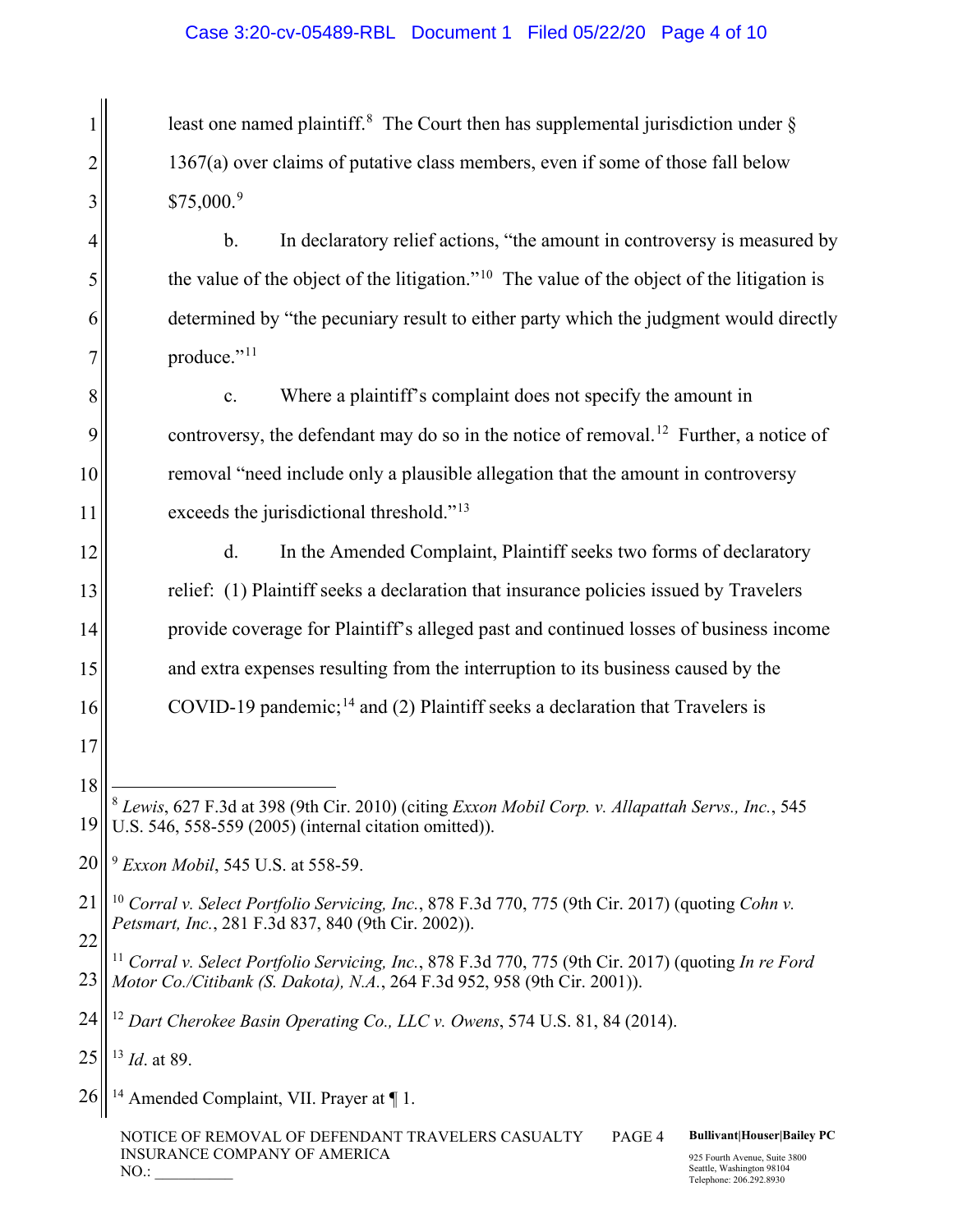### Case 3:20-cv-05489-RBL Document 1 Filed 05/22/20 Page 5 of 10

responsible for timely and fully paying for all such past and continued losses.<sup>15</sup> Plaintiff also seeks pre-judgment interest, and its reasonable attorney fees and costs.<sup>[16](#page-4-1)</sup>

e. In addition, Plaintiff seeks an award of damages.<sup>17</sup> Plaintiff seeks to recover contractual damages for benefits allegedly owed under a policy or policies issued by Travelers, including but not limited to alleged policy benefits owed for business interruption, extra expense, extended business interruption, interruption by civil authority, and other expenses. [18](#page-4-3)

8 9 10 11 12 13 f. Based upon financial information Plaintiff provided to Travelers in connection with the underwriting of its policy, Travelers understands that Plaintiff seeks to recover more than \$75,000, exclusive of interests and costs, for its alleged contractual damages. That is, exclusive of interest and costs, the amount in controversy for Plaintiff alone plainly exceeds \$75,000. Out of respect for Plaintiff's potential concerns about confidentiality, Travelers has not set forth Plaintiff's financial information in detail herein; but Travelers will make this financial information available to the Court if requested or in the event that a motion to remand is filed. Travelers will submit this information under seal if Plaintiff so requests and the Court allows. Because the amount in controversy for the named plaintiff exceeds the jurisdictional minimum required for removal, the class action as a whole may be properly removed to this Court.<sup>[19](#page-4-4)</sup>

20

1

2

3

4

5

6

7

8. This Court also has jurisdiction under the Class Action Fairness Act of 2005

- <span id="page-4-0"></span><sup>15</sup> *Id*. at ¶ 2.
- <sup>16</sup> *Id*. at ¶¶ 4-5.
- <span id="page-4-2"></span><span id="page-4-1"></span><sup>17</sup> *Id*. at ¶ 3.

<span id="page-4-3"></span>25 <sup>18</sup> *See id*., IV. Nature of Case at ¶ 23; V. Class Action Allegations at ¶¶ 28(A)-(B), (E)-(F), (I)-(J), and  $(M)-(N)$ .

<span id="page-4-4"></span>26 <sup>19</sup> *Exxon Mobil*, 545 U.S. at 558-559.

> NOTICE OF REMOVAL OF DEFENDANT TRAVELERS CASUALTY INSURANCE COMPANY OF AMERICA  $NO.:$

PAGE 5 **Bullivant|Houser|Bailey PC**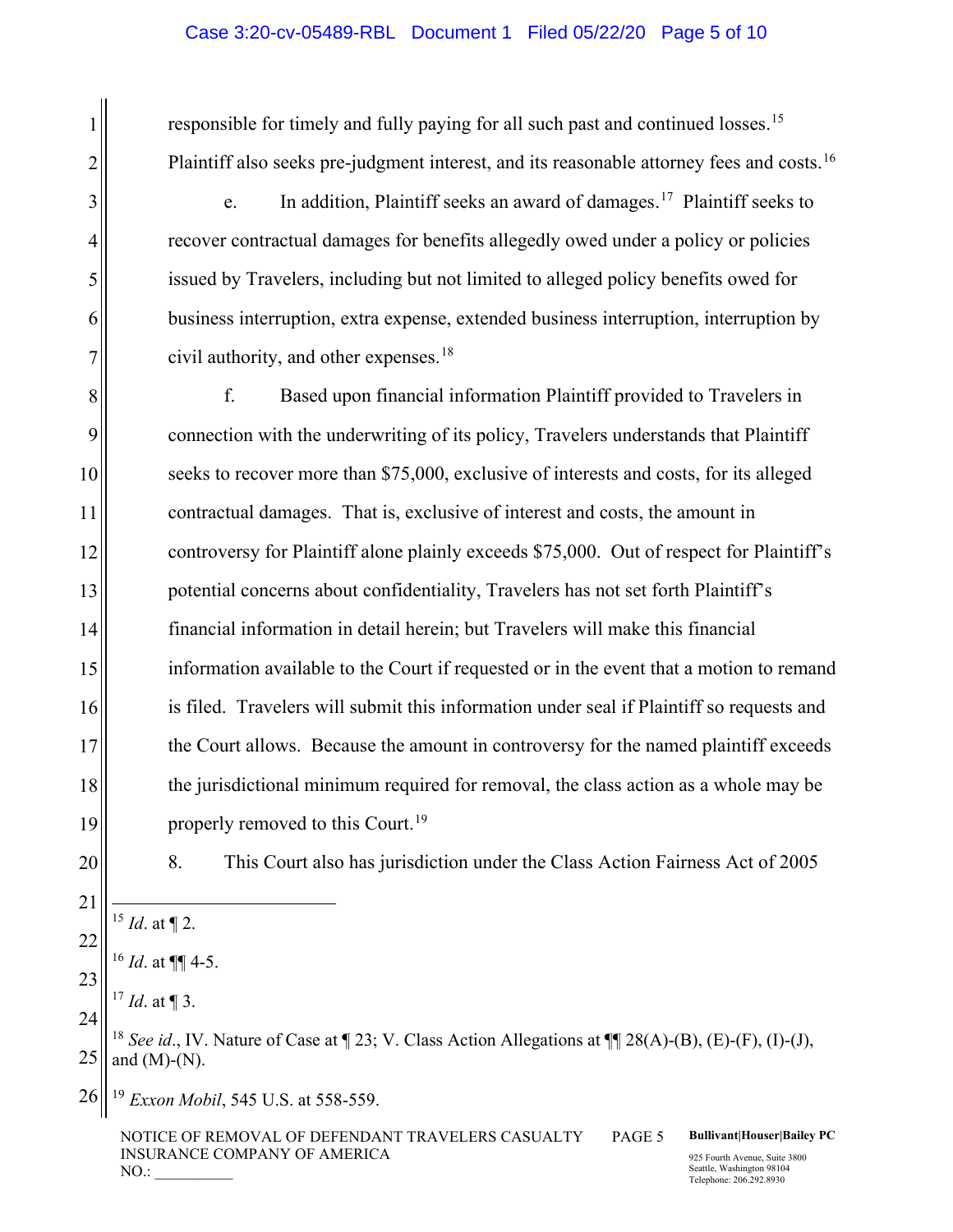1 2 3 ("CAFA"), 28 U.S.C. § 1332(d), because this lawsuit is a "class action," as defined by CAFA, in which there is minimal diversity of citizenship, and the aggregate amount in controversy on the claims of the proposed class members exceeds \$5 million.

- a. CAFA applies "to any class action before or after the entry of a class certification order by the court with respect to that action."<sup>20</sup> This case is a "class" action" under CAFA because it was brought under a state statute or rule, namely Washington Civil Rule 23 authorizing an action to be brought by one or more representative persons as a class action.<sup>21</sup>
- b. This case satisfies the minimal diversity requirement of CAFA because at least one member of the putative class is a citizen of a state different from at least one defendant.<sup>[22](#page-5-2)</sup> The named Plaintiff is a citizen of Washington, where it is incorporated and has its principal place of business.<sup>[23](#page-5-3)</sup> Travelers is a citizen of Connecticut, where it is incorporated and has its principal place of business.  $24$ 
	- c. This case satisfies CAFA's amount in controversy requirement because the matter in controversy exceeds the sum of \$5 million, exclusive of interest and costs.[25](#page-5-5) CAFA provides that "the claims of the individual class members shall be aggregated to determine whether the matter in controversy exceeds the sum or value of

<span id="page-5-3"></span> $24$   $\parallel$  <sup>23</sup> Amended Complaint, III. Parties at ¶ 3.

<span id="page-5-4"></span> $25||^{24}$  *Id.* at ¶ 4.

4

5

6

7

8

9

10

11

12

13

14

15

16

17

18

19

20

<span id="page-5-5"></span>26 <sup>25</sup> 28 U.S.C. § 1332(d)(2).

NOTICE OF REMOVAL OF DEFENDANT TRAVELERS CASUALTY INSURANCE COMPANY OF AMERICA  $NO.:$ 

PAGE 6 **Bullivant|Houser|Bailey PC**

<span id="page-5-0"></span><sup>21</sup>  $20$  28 U.S.C. § 1332(d)(8).

<span id="page-5-1"></span><sup>22</sup> <sup>21</sup> *See* 28 U.S.C. § 1332(d)(1)(B); Amended Complaint, V. Class Action Allegations at  $\llbracket$  27.

<span id="page-5-2"></span> $23$ <sup>22</sup> *See* 28 U.S.C. § 1332(d)(2)(A).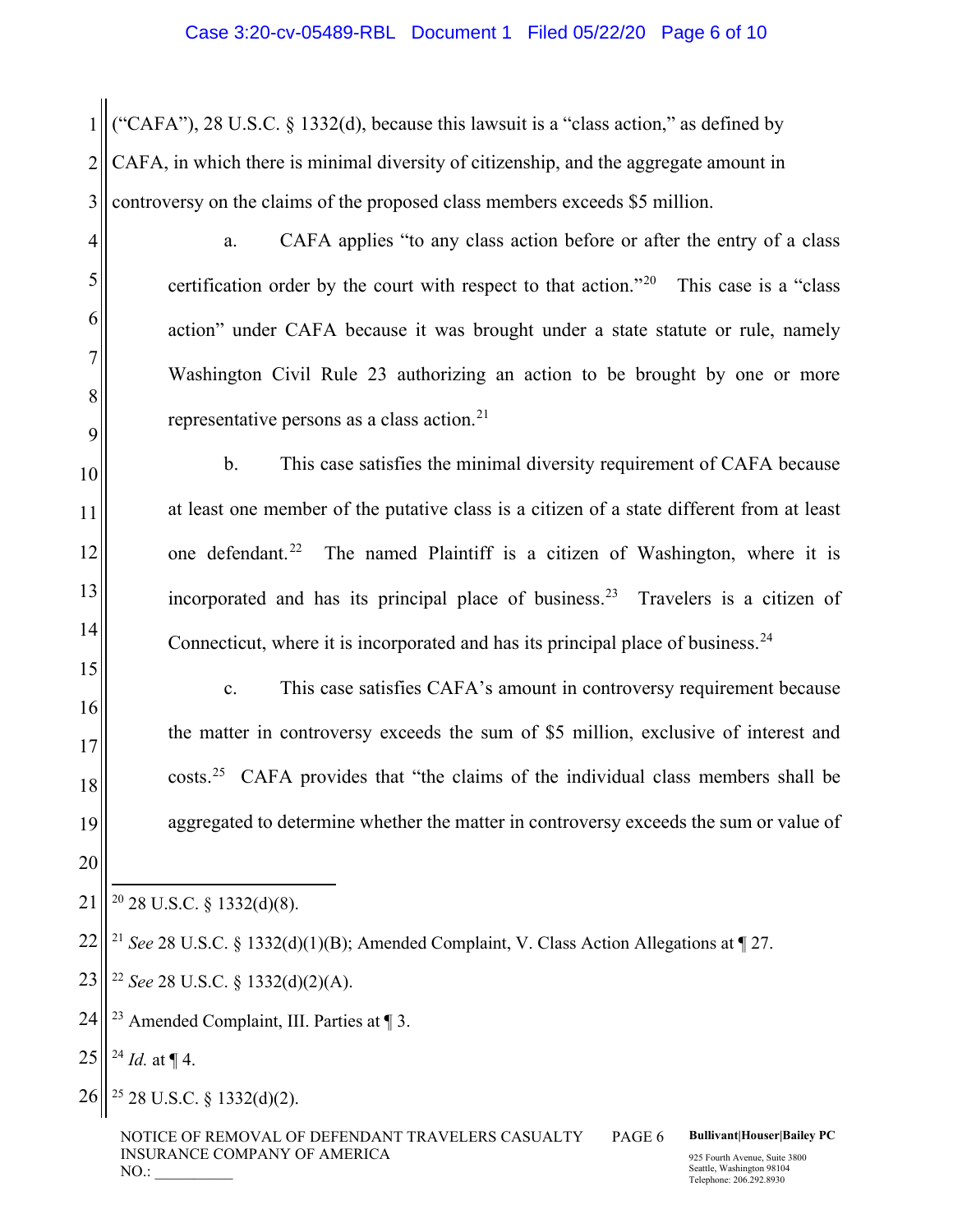\$5,000,000, exclusive of interest and costs."[26](#page-6-0) As the Supreme Court has explained, "the statute tells the District Court to determine whether it has jurisdiction by adding up the value of the claim of each person who falls within the definition of [the plaintiff's] proposed class and determine [sic] whether the resulting sum exceeds \$5 million. If so, there is jurisdiction and the court may proceed with the case."<sup>[27](#page-6-1)</sup> The Supreme Court has further explained that "no antiremoval presumption attends cases involving CAFA, which Congress enacted to facilitate adjudication of certain class actions in federal court."<sup>[28](#page-6-2)</sup> To satisfy the statutory requirements for removal, "a defendant's notice of removal need include only a plausible allegation that the amount in controversy exceeds the jurisdictional threshold."[29](#page-6-3)

d. Based on Plaintiffs' allegations, the amount in controversy for the proposed class claims exceeds \$5 million. Plaintiff seeks to certify 16 proposed classes or subclasses, some of which are nationwide in scope and others which are limited to persons and entities in the State of Washington.[30](#page-6-4) One of the nationwide proposed classes, for example, is defined as "All persons and entities in the United States insured under a TCICA [i.e., Travelers] policy with Business Income coverage who suffered a suspension of their business at the covered premises related to COVID-19 and/or orders

- <span id="page-6-0"></span>22  $^{26}$  *Id.*; § 1332(d)(6).
- <span id="page-6-1"></span>23 <sup>27</sup> *Standard Fire Ins. Co. v. Knowles*, 568 U.S. 588, 592 (2013).
- <span id="page-6-2"></span>24 <sup>28</sup> *Dart*, 574 U.S. at 89.
- <span id="page-6-3"></span>25 <sup>29</sup> *Id*.

1

2

3

4

5

6

7

8

9

10

11

12

13

14

15

16

17

18

19

20

21

<span id="page-6-4"></span>26 <sup>30</sup> Amended Complaint, V. Class Action Allegations at ¶ 28.

NOTICE OF REMOVAL OF DEFENDANT TRAVELERS CASUALTY INSURANCE COMPANY OF AMERICA  $NO.:$ 

#### PAGE 7 **Bullivant|Houser|Bailey PC**

925 Fourth Avenue, Suite 3800 Seattle, Washington 98104 Telephone: 206.292.8930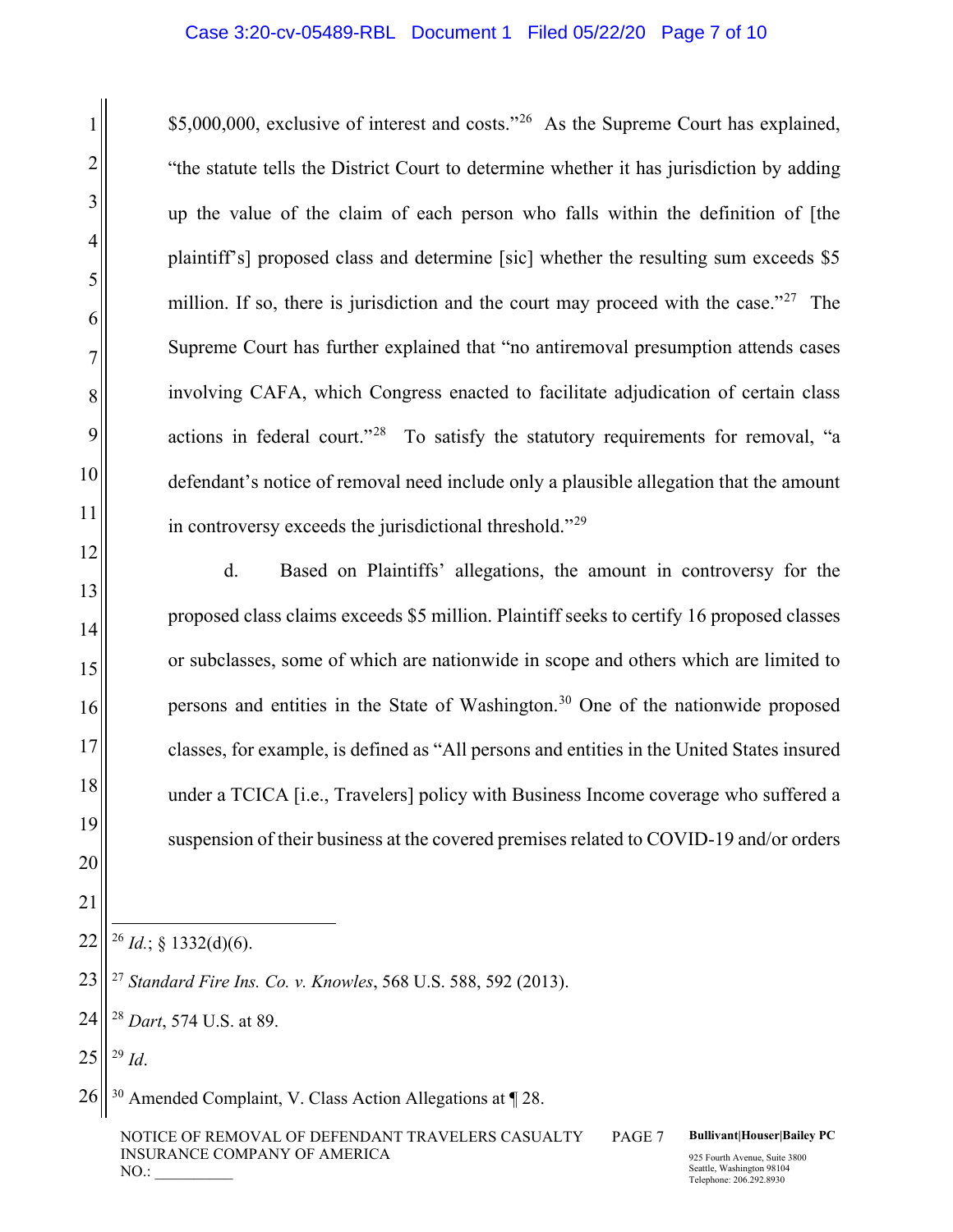#### Case 3:20-cv-05489-RBL Document 1 Filed 05/22/20 Page 8 of 10

issued by Governor Inslee, other Governors, and/or civil authorities and whose Business Income claim was denied by TCICA."[31](#page-7-0) Travelers has received more than 5,000 claims for losses of business income nationwide related to COVID-19. It is likely that the vast majority, if not all, of these alleged business income losses exceed \$10,000. But even assuming a nominal sum of \$1,000 for each loss of business income claim, the amount in controversy as alleged exceeds \$5 million.

e. None of the exceptions to CAFA jurisdiction applies. No defendant is a citizen of the state in which the action was filed, i.e., Washington State. Accordingly, 28 U.S.C.  $\&$  1332(d)(3) and (d)(4) do not apply. Section 1332(d)(5)(A) does not apply because no defendant is a State, State official or other governmental entity against which this Court may be foreclosed from ordering relief. Section  $1332(d)(5)(B)$  does not apply because the number of members of all proposed plaintiff classes in the aggregate exceeds 100, as set forth above. Section  $1332(d)(9)$  does not apply because Plaintiffs' claims do not involve securities or the internal affairs or governance of a corporation or other form of business enterprise. Accordingly, this Court has original jurisdiction under CAFA.

19 20

21

22

23

24

1

2

3

4

5

6

7

8

9

10

11

12

13

14

15

16

17

18

# **III. VENUE AND ASSIGNMENT**

9. Venue is proper in the United States District Court for the Western District of Washington because it is the district embracing the place where the State Court Action is pending.<sup>[32](#page-7-1)</sup>

10. Assignment is proper to the Tacoma Division of the Western District of

<span id="page-7-0"></span>25  $31$  *Id.* at  $\P$  28(A).

<span id="page-7-1"></span>26 <sup>32</sup> 28 U.S.C. § 1441(a); *see also Polizzi v. Cowles Magazines, Inc.*, 345 U.S. 663, 666 (1953).

NOTICE OF REMOVAL OF DEFENDANT TRAVELERS CASUALTY INSURANCE COMPANY OF AMERICA  $NO.:$ 

PAGE 8 **Bullivant|Houser|Bailey PC**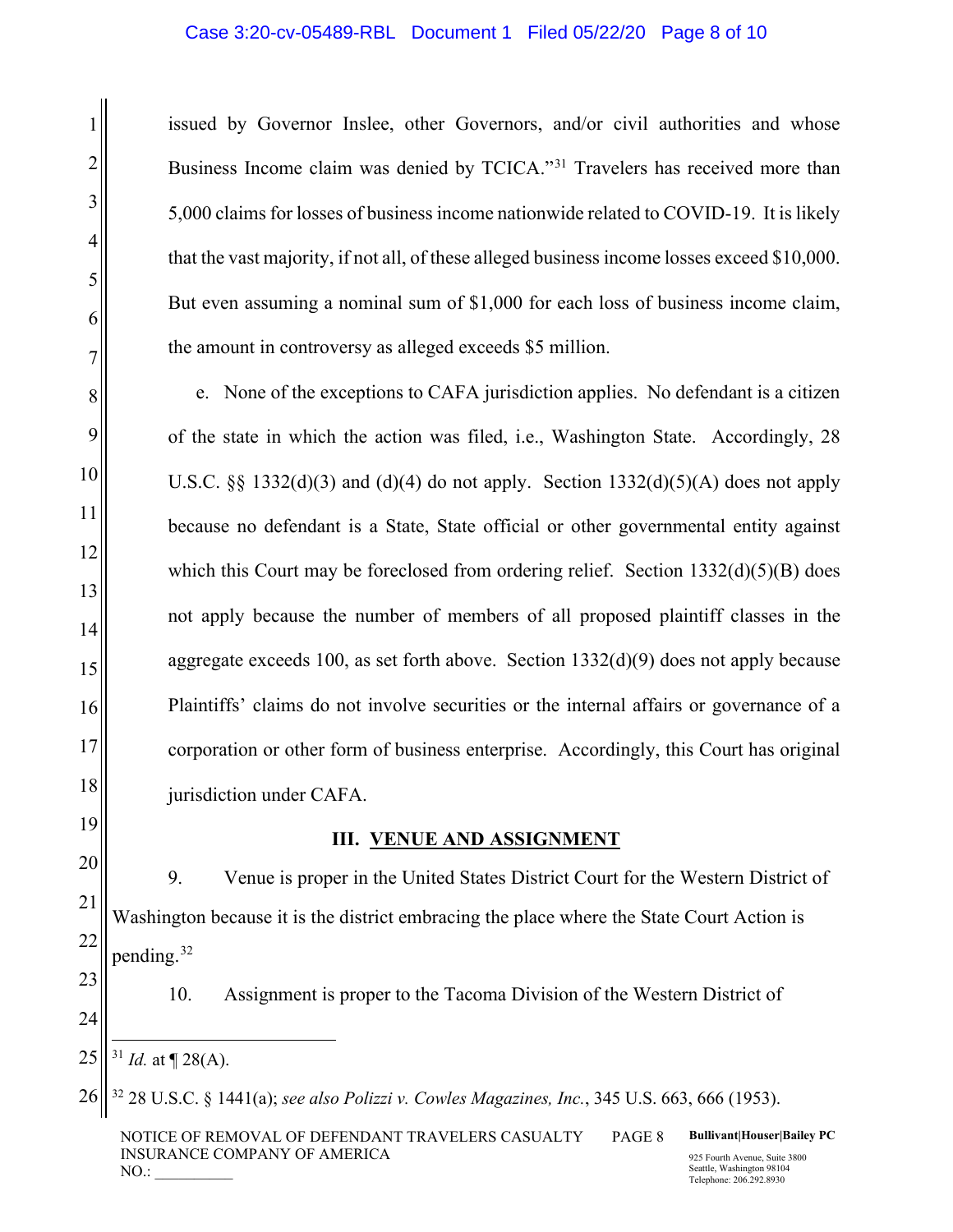|                | Washington because Plaintiff filed its Complaint in Thurston County, Washington, and                                                                              |  |  |  |  |
|----------------|-------------------------------------------------------------------------------------------------------------------------------------------------------------------|--|--|--|--|
| $\overline{2}$ | alleges that the causes of action arose in Thurston County, Washington. <sup>33</sup>                                                                             |  |  |  |  |
| 3              | IV. PROCEDURAL REMOVAL                                                                                                                                            |  |  |  |  |
| 4              | 11.<br>In accordance with 28 U.S.C. $\S$ 1446(a) and Local Civil Rule 101, a true and                                                                             |  |  |  |  |
| 5              | correct copy of the process, pleadings, and orders, as well as any additional records in the                                                                      |  |  |  |  |
| 6              | State Court Action are attached to this Notice.                                                                                                                   |  |  |  |  |
| 7              | In accordance with 28 U.S.C. $\S$ 1446(d), Travelers will file, in Thurston<br>12.                                                                                |  |  |  |  |
| 8              | County Superior Court, a notice to Plaintiff and to the State Court Clerk of Removal to the                                                                       |  |  |  |  |
| 9              | U.S. District Court.                                                                                                                                              |  |  |  |  |
| 10             | 13.<br>By filing this Notice, Travelers does not waive, and expressly reserves, all                                                                               |  |  |  |  |
| 11             | rights, defenses, and objections of any nature that Travelers may have against Plaintiff's                                                                        |  |  |  |  |
| 12             | claims.                                                                                                                                                           |  |  |  |  |
| 13             | DATED: May 22, 2020.                                                                                                                                              |  |  |  |  |
| 14             | <b>BULLIVANT HOUSER BAILEY PC</b>                                                                                                                                 |  |  |  |  |
| 15             |                                                                                                                                                                   |  |  |  |  |
| 16             | By <i>s/Daniel R. Bentson</i><br>Daniel R. Bentson, WSBA #36825                                                                                                   |  |  |  |  |
| 17             | E-mail:<br>dan.bentson@bullivant.com<br>Owen R. Mooney, WSBA #45779                                                                                               |  |  |  |  |
| 18             | Email: owen.mooney@bullivant.com                                                                                                                                  |  |  |  |  |
| 19             | Attorneys for Defendant Travelers Casualty<br>Insurance Company of America                                                                                        |  |  |  |  |
| 20             |                                                                                                                                                                   |  |  |  |  |
| 21             |                                                                                                                                                                   |  |  |  |  |
| 22             |                                                                                                                                                                   |  |  |  |  |
| 23             |                                                                                                                                                                   |  |  |  |  |
| 24             |                                                                                                                                                                   |  |  |  |  |
| 25             |                                                                                                                                                                   |  |  |  |  |
| 26             | See LCR 3(e).                                                                                                                                                     |  |  |  |  |
|                | <b>Bullivant Houser Bailey PC</b><br>NOTICE OF REMOVAL OF DEFENDANT TRAVELERS CASUALTY<br>PAGE 9<br>INSURANCE COMPANY OF AMERICA<br>925 Fourth Avenue, Suite 3800 |  |  |  |  |

<span id="page-8-0"></span>NO.: \_\_\_\_\_\_\_\_\_\_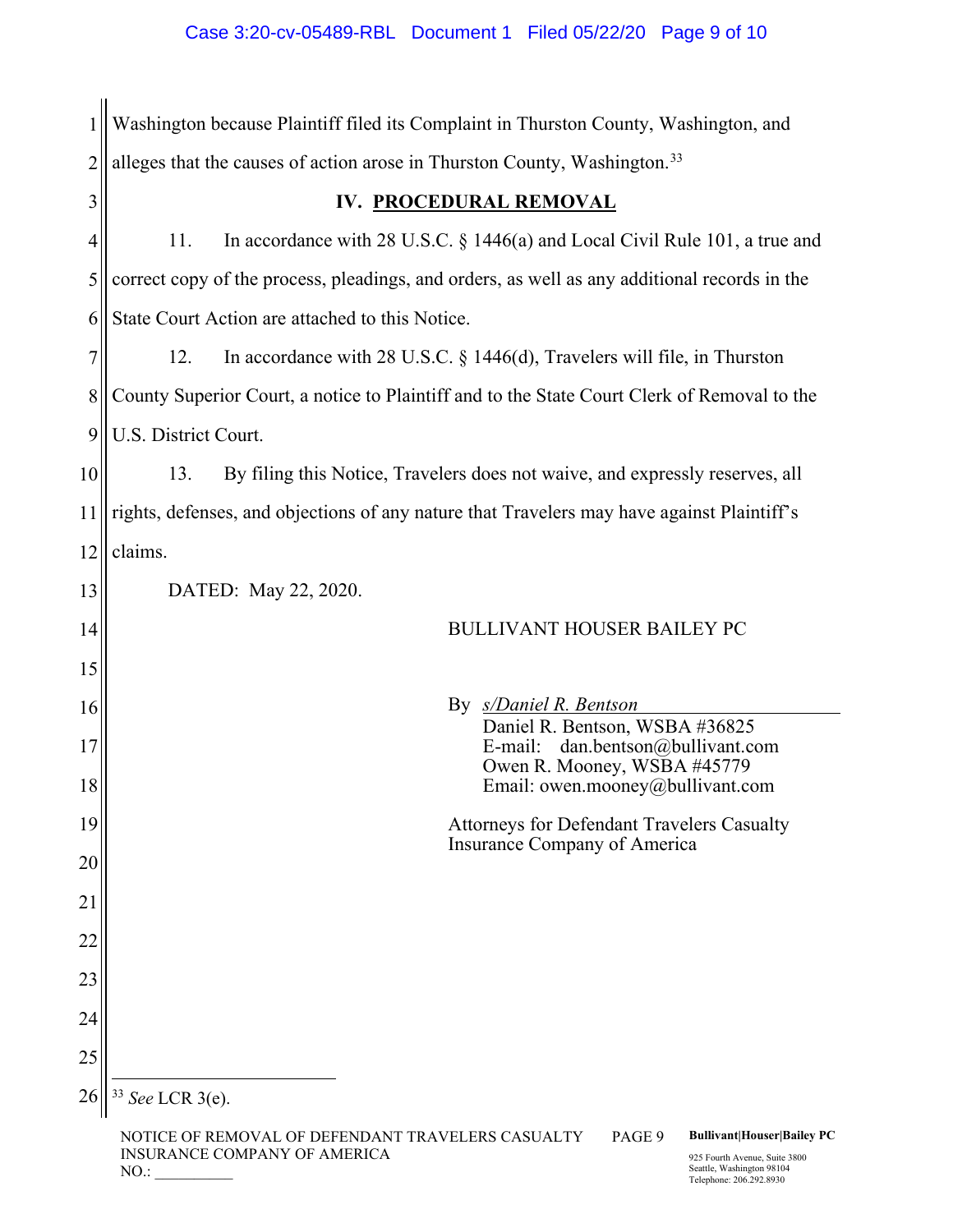|                          | <b>CERTIFICATE OF SERVICE</b>                                                                                                                                                                                                |  |  |  |  |
|--------------------------|------------------------------------------------------------------------------------------------------------------------------------------------------------------------------------------------------------------------------|--|--|--|--|
| $\overline{c}$           | I hereby certify that on May 22, 2020, I electronically filed the foregoing with the Clerk                                                                                                                                   |  |  |  |  |
| 3                        | of the Court using CM/ECF system, and caused to be served as follows                                                                                                                                                         |  |  |  |  |
| $\overline{4}$<br>5<br>6 | Ian S. Birk<br>via hand delivery.<br>Keller Rohrback LLP<br>via first class mail.<br>1201 Third Avenue, Suite 3200<br>via email.<br>Seattle, Washington 98101<br>Telephone: 206.623.1900<br>E-mail: ibirk@kellerrohrback.com |  |  |  |  |
| 7<br>8<br>9<br>10        | Mark A. Wilner<br>Gordon Tilden Thomas & Cordell<br>600 University St Ste 2915<br>Seattle, WA 98101<br>Telephone: (206) 467-6477<br>E-mail: mwilner@gordontilden.com                                                         |  |  |  |  |
| 11                       | Attorneys for Plaintiff                                                                                                                                                                                                      |  |  |  |  |
| 12                       |                                                                                                                                                                                                                              |  |  |  |  |
| 13                       | <u>Monica Tofoleanu</u>                                                                                                                                                                                                      |  |  |  |  |
| 14                       | Monica Tofoleanu, Legal Assistant                                                                                                                                                                                            |  |  |  |  |
| 15                       | 4829-3191-4173.1                                                                                                                                                                                                             |  |  |  |  |
| 16                       |                                                                                                                                                                                                                              |  |  |  |  |
| 17                       |                                                                                                                                                                                                                              |  |  |  |  |
| 18                       |                                                                                                                                                                                                                              |  |  |  |  |
| 19                       |                                                                                                                                                                                                                              |  |  |  |  |
| 20                       |                                                                                                                                                                                                                              |  |  |  |  |
| 21                       |                                                                                                                                                                                                                              |  |  |  |  |
| 22                       |                                                                                                                                                                                                                              |  |  |  |  |
| 23                       |                                                                                                                                                                                                                              |  |  |  |  |
| 24                       |                                                                                                                                                                                                                              |  |  |  |  |
| 25                       |                                                                                                                                                                                                                              |  |  |  |  |
| 26                       |                                                                                                                                                                                                                              |  |  |  |  |
|                          | <b>Bullivant Houser Bailey PC</b><br>NOTICE OF REMOVAL OF DEFENDANT TRAVELERS CASUALTY<br>PAGE 10<br>INSURANCE COMPANY OF AMERICA<br>925 Fourth Avenue, Suite 3800                                                           |  |  |  |  |

NO.: \_\_\_\_\_\_\_\_\_\_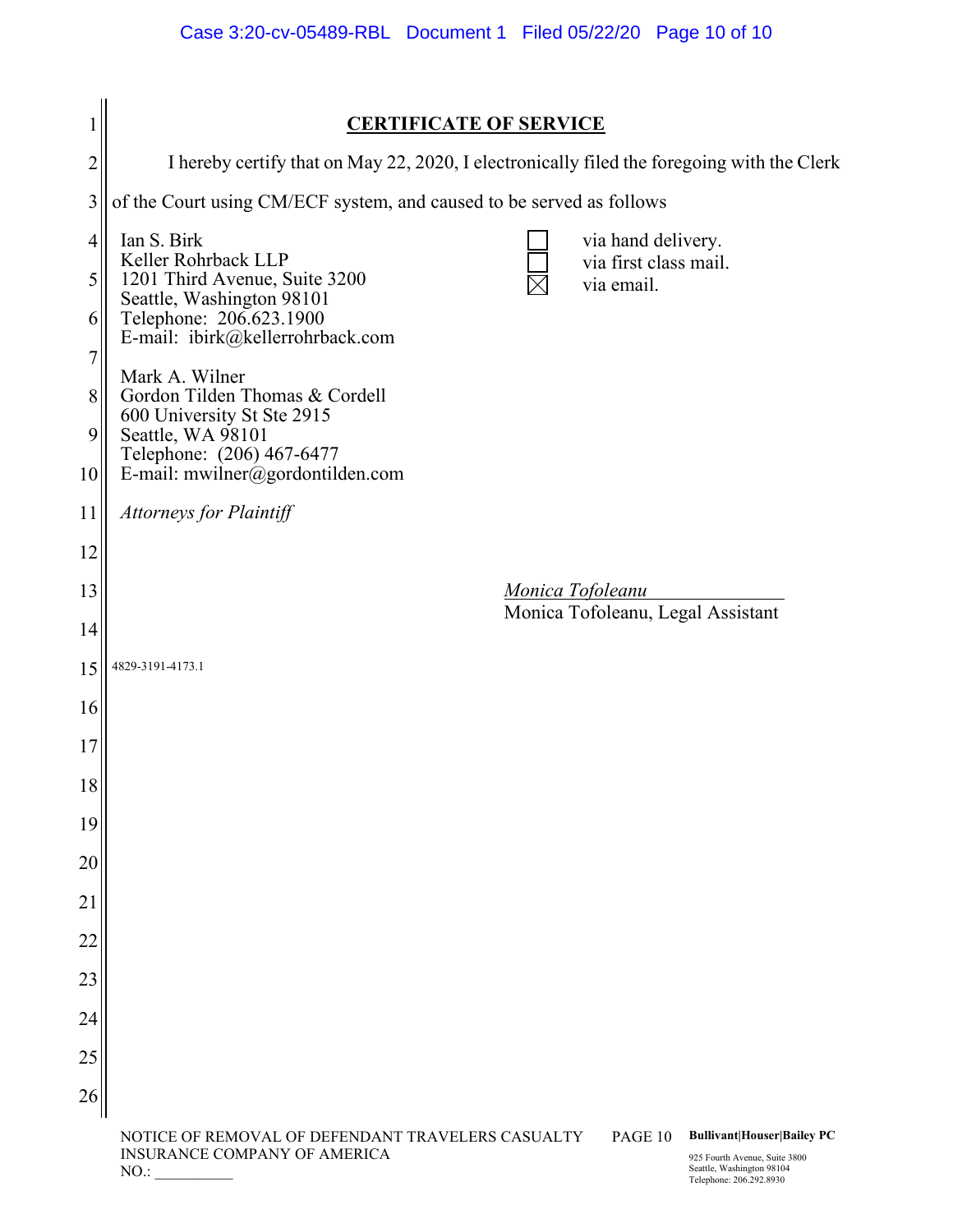# IS 44 (Rev. 09/19) **Case 3:20-cv-05489-RBL LDecument 1-3 Filed 05/22/20** Page 1 of 3

The JS 44 civil cover sheet and the information contained herein neither replace nor supplement the filing and service of pleadings or other papers as required by law, except as provided by local rules of court. This form,

| I. (a) PLAINTIFFS<br>Suneet S. Bath, DMD PS                                                                                                                                                                                                                                                                                                                                                                                                                                                                                                                                                                                                                                        |                                                                                                                                                                                                                                                                                                                                                                                                                                                                                                                                                                                                                                                |                                                                                                                                                                                                                                                                                                                                                                                                                                                                                                                                                                                                                                                                                                                                                             |                                                                                                                                                                                                                                                                                                       | <b>DEFENDANTS</b><br>Travelers Casualty Insurance Company of America                                                                                                                                                                                                                                                                                                                                                                                    |                                                                                                                                                                                                                                                                                                                                                                |                                                                                                                                                   |                                                                                                                                                                                                                                                                                                                                                                                                                                                                                                                                                                                                                                                                                                                                                                                                                           |                                                       |                     |
|------------------------------------------------------------------------------------------------------------------------------------------------------------------------------------------------------------------------------------------------------------------------------------------------------------------------------------------------------------------------------------------------------------------------------------------------------------------------------------------------------------------------------------------------------------------------------------------------------------------------------------------------------------------------------------|------------------------------------------------------------------------------------------------------------------------------------------------------------------------------------------------------------------------------------------------------------------------------------------------------------------------------------------------------------------------------------------------------------------------------------------------------------------------------------------------------------------------------------------------------------------------------------------------------------------------------------------------|-------------------------------------------------------------------------------------------------------------------------------------------------------------------------------------------------------------------------------------------------------------------------------------------------------------------------------------------------------------------------------------------------------------------------------------------------------------------------------------------------------------------------------------------------------------------------------------------------------------------------------------------------------------------------------------------------------------------------------------------------------------|-------------------------------------------------------------------------------------------------------------------------------------------------------------------------------------------------------------------------------------------------------------------------------------------------------|---------------------------------------------------------------------------------------------------------------------------------------------------------------------------------------------------------------------------------------------------------------------------------------------------------------------------------------------------------------------------------------------------------------------------------------------------------|----------------------------------------------------------------------------------------------------------------------------------------------------------------------------------------------------------------------------------------------------------------------------------------------------------------------------------------------------------------|---------------------------------------------------------------------------------------------------------------------------------------------------|---------------------------------------------------------------------------------------------------------------------------------------------------------------------------------------------------------------------------------------------------------------------------------------------------------------------------------------------------------------------------------------------------------------------------------------------------------------------------------------------------------------------------------------------------------------------------------------------------------------------------------------------------------------------------------------------------------------------------------------------------------------------------------------------------------------------------|-------------------------------------------------------|---------------------|
| Thurston County, WA<br>(b) County of Residence of First Listed Plaintiff<br>(EXCEPT IN U.S. PLAINTIFF CASES)<br>(C) Attorneys (Firm Name, Address, and Telephone Number)<br>(see attachment)                                                                                                                                                                                                                                                                                                                                                                                                                                                                                       |                                                                                                                                                                                                                                                                                                                                                                                                                                                                                                                                                                                                                                                |                                                                                                                                                                                                                                                                                                                                                                                                                                                                                                                                                                                                                                                                                                                                                             | Hartford County, CT<br>County of Residence of First Listed Defendant<br>(IN U.S. PLAINTIFF CASES ONLY)<br>IN LAND CONDEMNATION CASES, USE THE LOCATION OF<br>NOTE:<br>THE TRACT OF LAND INVOLVED.<br>Attorneys (If Known)<br>Daniel R. Bentson<br>Bullivant Houser Bailey PC, 925 4th Ave, Suite 3800 |                                                                                                                                                                                                                                                                                                                                                                                                                                                         |                                                                                                                                                                                                                                                                                                                                                                |                                                                                                                                                   |                                                                                                                                                                                                                                                                                                                                                                                                                                                                                                                                                                                                                                                                                                                                                                                                                           |                                                       |                     |
|                                                                                                                                                                                                                                                                                                                                                                                                                                                                                                                                                                                                                                                                                    |                                                                                                                                                                                                                                                                                                                                                                                                                                                                                                                                                                                                                                                |                                                                                                                                                                                                                                                                                                                                                                                                                                                                                                                                                                                                                                                                                                                                                             |                                                                                                                                                                                                                                                                                                       | Seattle, WA 98104. Telephone: (206) 521-6420                                                                                                                                                                                                                                                                                                                                                                                                            |                                                                                                                                                                                                                                                                                                                                                                |                                                                                                                                                   |                                                                                                                                                                                                                                                                                                                                                                                                                                                                                                                                                                                                                                                                                                                                                                                                                           |                                                       |                     |
| <b>II. BASIS OF JURISDICTION</b> (Place an "X" in One Box Only)                                                                                                                                                                                                                                                                                                                                                                                                                                                                                                                                                                                                                    |                                                                                                                                                                                                                                                                                                                                                                                                                                                                                                                                                                                                                                                |                                                                                                                                                                                                                                                                                                                                                                                                                                                                                                                                                                                                                                                                                                                                                             |                                                                                                                                                                                                                                                                                                       | <b>III. CITIZENSHIP OF PRINCIPAL PARTIES</b> (Place an "X" in One Box for Plaintiff<br>(For Diversity Cases Only)                                                                                                                                                                                                                                                                                                                                       |                                                                                                                                                                                                                                                                                                                                                                |                                                                                                                                                   | and One Box for Defendant)                                                                                                                                                                                                                                                                                                                                                                                                                                                                                                                                                                                                                                                                                                                                                                                                |                                                       |                     |
| $\Box$ 1 U.S. Government<br>Plaintiff                                                                                                                                                                                                                                                                                                                                                                                                                                                                                                                                                                                                                                              | <b>3</b> Federal Question<br>(U.S. Government Not a Party)                                                                                                                                                                                                                                                                                                                                                                                                                                                                                                                                                                                     |                                                                                                                                                                                                                                                                                                                                                                                                                                                                                                                                                                                                                                                                                                                                                             | <b>DEF</b><br>PTF<br>PTF<br>DEF<br>$\Box$ 1<br>$\Box$ 1<br>$\boxtimes$ 4<br>Citizen of This State<br>Incorporated or Principal Place<br>$\Box$ 4<br>of Business In This State                                                                                                                         |                                                                                                                                                                                                                                                                                                                                                                                                                                                         |                                                                                                                                                                                                                                                                                                                                                                |                                                                                                                                                   |                                                                                                                                                                                                                                                                                                                                                                                                                                                                                                                                                                                                                                                                                                                                                                                                                           |                                                       |                     |
| $\Box$ 2 U.S. Government<br>Defendant                                                                                                                                                                                                                                                                                                                                                                                                                                                                                                                                                                                                                                              | $\mathbf{X}$ 4 Diversity                                                                                                                                                                                                                                                                                                                                                                                                                                                                                                                                                                                                                       | (Indicate Citizenship of Parties in Item III)                                                                                                                                                                                                                                                                                                                                                                                                                                                                                                                                                                                                                                                                                                               |                                                                                                                                                                                                                                                                                                       | Citizen of Another State<br>$\Box$ 2                                                                                                                                                                                                                                                                                                                                                                                                                    |                                                                                                                                                                                                                                                                                                                                                                | $\Box$ 2 Incorporated <i>and</i> Principal Place<br>of Business In Another State                                                                  |                                                                                                                                                                                                                                                                                                                                                                                                                                                                                                                                                                                                                                                                                                                                                                                                                           | $\Box$ 5                                              | $\mathbf{\times}$ 5 |
|                                                                                                                                                                                                                                                                                                                                                                                                                                                                                                                                                                                                                                                                                    |                                                                                                                                                                                                                                                                                                                                                                                                                                                                                                                                                                                                                                                |                                                                                                                                                                                                                                                                                                                                                                                                                                                                                                                                                                                                                                                                                                                                                             |                                                                                                                                                                                                                                                                                                       | Citizen or Subject of a<br>$\Box$ 3<br>Foreign Country                                                                                                                                                                                                                                                                                                                                                                                                  |                                                                                                                                                                                                                                                                                                                                                                | $\Box$ 3 Foreign Nation                                                                                                                           |                                                                                                                                                                                                                                                                                                                                                                                                                                                                                                                                                                                                                                                                                                                                                                                                                           | $\Box$ 6                                              | $\Box$ 6            |
| IV. NATURE OF SUIT (Place an "X" in One Box Only)                                                                                                                                                                                                                                                                                                                                                                                                                                                                                                                                                                                                                                  |                                                                                                                                                                                                                                                                                                                                                                                                                                                                                                                                                                                                                                                |                                                                                                                                                                                                                                                                                                                                                                                                                                                                                                                                                                                                                                                                                                                                                             |                                                                                                                                                                                                                                                                                                       |                                                                                                                                                                                                                                                                                                                                                                                                                                                         |                                                                                                                                                                                                                                                                                                                                                                |                                                                                                                                                   |                                                                                                                                                                                                                                                                                                                                                                                                                                                                                                                                                                                                                                                                                                                                                                                                                           |                                                       |                     |
| <b>CONTRACT</b><br>$\mathbf{\times}$ 110 Insurance<br>$\Box$ 120 Marine<br>130 Miller Act<br>$\Box$ 140 Negotiable Instrument<br>$\Box$ 150 Recovery of Overpayment<br>& Enforcement of Judgment<br>151 Medicare Act<br>□ 152 Recovery of Defaulted<br><b>Student Loans</b><br>(Excludes Veterans)<br>153 Recovery of Overpayment<br>of Veteran's Benefits<br>160 Stockholders' Suits<br>190 Other Contract<br>□ 195 Contract Product Liability<br>$\Box$ 196 Franchise<br><b>REAL PROPERTY</b><br>$\Box$ 210 Land Condemnation<br>220 Foreclosure<br>$\Box$ 230 Rent Lease & Ejectment<br>$\Box$ 240 Torts to Land<br>245 Tort Product Liability<br>□ 290 All Other Real Property | PERSONAL INJURY<br>$\Box$ 310 Airplane<br>□ 315 Airplane Product<br>Liability<br>□ 320 Assault, Libel &<br>Slander<br>□ 330 Federal Employers'<br>Liability<br>□ 340 Marine<br>345 Marine Product<br>Liability<br>□ 350 Motor Vehicle<br>□ 355 Motor Vehicle<br><b>Product Liability</b><br>360 Other Personal<br>Injury<br>$\Box$ 362 Personal Injury -<br>Medical Malpractice<br><b>CIVIL RIGHTS</b><br>$\Box$ 440 Other Civil Rights<br>$\Box$ 441 Voting<br>$\Box$ 442 Employment<br>$\Box$ 443 Housing/<br>Accommodations<br>$\Box$ 445 Amer. w/Disabilities -<br>Employment<br>$\Box$ 446 Amer. w/Disabilities<br>Other<br>448 Education | <b>TORTS</b><br><b>PERSONAL INJURY</b><br>365 Personal Injury -<br>Product Liability<br>$\Box$ 367 Health Care/<br>Pharmaceutical<br>Personal Injury<br>Product Liability<br><b>1</b> 368 Asbestos Personal<br><b>Injury Product</b><br>Liability<br>PERSONAL PROPERTY<br>□ 370 Other Fraud<br>$\Box$ 371 Truth in Lending<br>380 Other Personal<br><b>Property Damage</b><br>385 Property Damage<br>Product Liability<br><b>PRISONER PETITIONS</b><br><b>Habeas Corpus:</b><br>$\Box$ 463 Alien Detainee<br>$\Box$ 510 Motions to Vacate<br>Sentence<br>$\Box$ 530 General<br>535 Death Penalty<br>Other:<br>$\Box$ 540 Mandamus & Other<br>$\Box$ 550 Civil Rights<br><b>355 Prison Condition</b><br>560 Civil Detainee -<br>Conditions of<br>Confinement |                                                                                                                                                                                                                                                                                                       | <b>FORFEITURE/PENALTY</b><br>5 625 Drug Related Seizure<br>of Property 21 USC 881<br>$\Box$ 690 Other<br><b>LABOR</b><br>710 Fair Labor Standards<br>Act<br>720 Labor/Management<br>Relations<br>740 Railway Labor Act<br>751 Family and Medical<br>Leave Act<br>790 Other Labor Litigation<br>791 Employee Retirement<br>Income Security Act<br><b>IMMIGRATION</b><br>$\Box$ 462 Naturalization Application<br>$\Box$ 465 Other Immigration<br>Actions | 158 122 Appeal 28 USC 158<br>□ 423 Withdrawal<br>28 USC 157<br>□ 820 Copyrights<br>30 Patent<br>335 Patent - Abbreviated<br>□ 840 Trademark<br><b>SOCIAL SECURITY</b><br>$\Box$ 861 HIA (1395ff)<br>$\Box$ 862 Black Lung (923)<br>$\Box$ 864 SSID Title XVI<br>$\Box$ 865 RSI (405(g))<br>□ 870 Taxes (U.S. Plaintiff<br>□ 871 IRS-Third Party<br>26 USC 7609 | <b>BANKRUPTCY</b><br><b>PROPERTY RIGHTS</b><br>New Drug Application<br>$\Box$ 863 DIWC/DIWW (405(g))<br><b>FEDERAL TAX SUITS</b><br>or Defendant) | Click here for: Nature of Suit Code Descriptions.<br><b>OTHER STATUTES</b><br>375 False Claims Act<br>□ 376 Qui Tam (31 USC<br>3729(a)<br>$\Box$ 400 State Reapportionment<br>$\Box$ 410 Antitrust<br>1 430 Banks and Banking<br>$\Box$ 450 Commerce<br>$\Box$ 460 Deportation<br>1 470 Racketeer Influenced and<br><b>Corrupt Organizations</b><br>480 Consumer Credit<br>(15 USC 1681 or 1692)<br>485 Telephone Consumer<br>Protection Act<br>□ 490 Cable/Sat TV<br>□ 850 Securities/Commodities/<br>Exchange<br>□ 890 Other Statutory Actions<br>□ 891 Agricultural Acts<br>□ 893 Environmental Matters<br>□ 895 Freedom of Information<br>Act<br>□ 896 Arbitration<br>□ 899 Administrative Procedure<br>Act/Review or Appeal of<br><b>Agency Decision</b><br>$\Box$ 950 Constitutionality of<br><b>State Statutes</b> |                                                       |                     |
| V. ORIGIN (Place an "X" in One Box Only)<br>$\Box$ 1 Original<br>Proceeding                                                                                                                                                                                                                                                                                                                                                                                                                                                                                                                                                                                                        | $\mathbb{X}$ 2 Removed from<br>$\Box$ 3<br><b>State Court</b>                                                                                                                                                                                                                                                                                                                                                                                                                                                                                                                                                                                  | Remanded from<br>Appellate Court                                                                                                                                                                                                                                                                                                                                                                                                                                                                                                                                                                                                                                                                                                                            |                                                                                                                                                                                                                                                                                                       | $\Box$ 4 Reinstated or<br>$\square$ 5<br>Reopened<br>(specify)                                                                                                                                                                                                                                                                                                                                                                                          | Transferred from<br><b>Another District</b>                                                                                                                                                                                                                                                                                                                    | Multidistrict<br>$\Box$ 6<br>Litigation -<br>Transfer                                                                                             |                                                                                                                                                                                                                                                                                                                                                                                                                                                                                                                                                                                                                                                                                                                                                                                                                           | $\Box$ 8 Multidistrict<br>Litigation -<br>Direct File |                     |
| Cite the U.S. Civil Statute under which you are filing (Do not cite jurisdictional statutes unless diversity):<br>28 U.S.C. § 1332(a); 28 U.S.C. § 1441(b)<br>VI. CAUSE OF ACTION<br>Brief description of cause:                                                                                                                                                                                                                                                                                                                                                                                                                                                                   |                                                                                                                                                                                                                                                                                                                                                                                                                                                                                                                                                                                                                                                |                                                                                                                                                                                                                                                                                                                                                                                                                                                                                                                                                                                                                                                                                                                                                             |                                                                                                                                                                                                                                                                                                       |                                                                                                                                                                                                                                                                                                                                                                                                                                                         |                                                                                                                                                                                                                                                                                                                                                                |                                                                                                                                                   |                                                                                                                                                                                                                                                                                                                                                                                                                                                                                                                                                                                                                                                                                                                                                                                                                           |                                                       |                     |
| Class action involving insurance coverage dispute<br><b>VII. REQUESTED IN</b><br>⊠<br>CHECK IF THIS IS A CLASS ACTION<br>UNDER RULE 23, F.R.Cv.P.<br><b>COMPLAINT:</b>                                                                                                                                                                                                                                                                                                                                                                                                                                                                                                             |                                                                                                                                                                                                                                                                                                                                                                                                                                                                                                                                                                                                                                                |                                                                                                                                                                                                                                                                                                                                                                                                                                                                                                                                                                                                                                                                                                                                                             |                                                                                                                                                                                                                                                                                                       | <b>DEMAND \$</b>                                                                                                                                                                                                                                                                                                                                                                                                                                        |                                                                                                                                                                                                                                                                                                                                                                | CHECK YES only if demanded in complaint:<br><b>JURY DEMAND:</b>                                                                                   | $\Box$ Yes                                                                                                                                                                                                                                                                                                                                                                                                                                                                                                                                                                                                                                                                                                                                                                                                                | $\mathbf{\Sigma}_{\text{No}}$                         |                     |
| VIII. RELATED CASE(S)<br>IF ANY                                                                                                                                                                                                                                                                                                                                                                                                                                                                                                                                                                                                                                                    | (See instructions):                                                                                                                                                                                                                                                                                                                                                                                                                                                                                                                                                                                                                            | JUDGE see attachment                                                                                                                                                                                                                                                                                                                                                                                                                                                                                                                                                                                                                                                                                                                                        |                                                                                                                                                                                                                                                                                                       |                                                                                                                                                                                                                                                                                                                                                                                                                                                         |                                                                                                                                                                                                                                                                                                                                                                | <b>DOCKET NUMBER</b>                                                                                                                              | see attachment                                                                                                                                                                                                                                                                                                                                                                                                                                                                                                                                                                                                                                                                                                                                                                                                            |                                                       |                     |
| <b>DATE</b><br>05/22/2020                                                                                                                                                                                                                                                                                                                                                                                                                                                                                                                                                                                                                                                          |                                                                                                                                                                                                                                                                                                                                                                                                                                                                                                                                                                                                                                                | SIGNATURE OF ATTORNEY OF RECORD<br>s/Daniel R. Bentson                                                                                                                                                                                                                                                                                                                                                                                                                                                                                                                                                                                                                                                                                                      |                                                                                                                                                                                                                                                                                                       |                                                                                                                                                                                                                                                                                                                                                                                                                                                         |                                                                                                                                                                                                                                                                                                                                                                |                                                                                                                                                   |                                                                                                                                                                                                                                                                                                                                                                                                                                                                                                                                                                                                                                                                                                                                                                                                                           |                                                       |                     |
| <b>FOR OFFICE USE ONLY</b><br><b>RECEIPT#</b><br><b>Print</b>                                                                                                                                                                                                                                                                                                                                                                                                                                                                                                                                                                                                                      | <b>AMOUNT</b><br><b>Save As</b>                                                                                                                                                                                                                                                                                                                                                                                                                                                                                                                                                                                                                | <b>APPLYING IFP</b>                                                                                                                                                                                                                                                                                                                                                                                                                                                                                                                                                                                                                                                                                                                                         |                                                                                                                                                                                                                                                                                                       | <b>JUDGE</b>                                                                                                                                                                                                                                                                                                                                                                                                                                            |                                                                                                                                                                                                                                                                                                                                                                | MAG. JUDGE                                                                                                                                        | <b>Reset</b>                                                                                                                                                                                                                                                                                                                                                                                                                                                                                                                                                                                                                                                                                                                                                                                                              |                                                       |                     |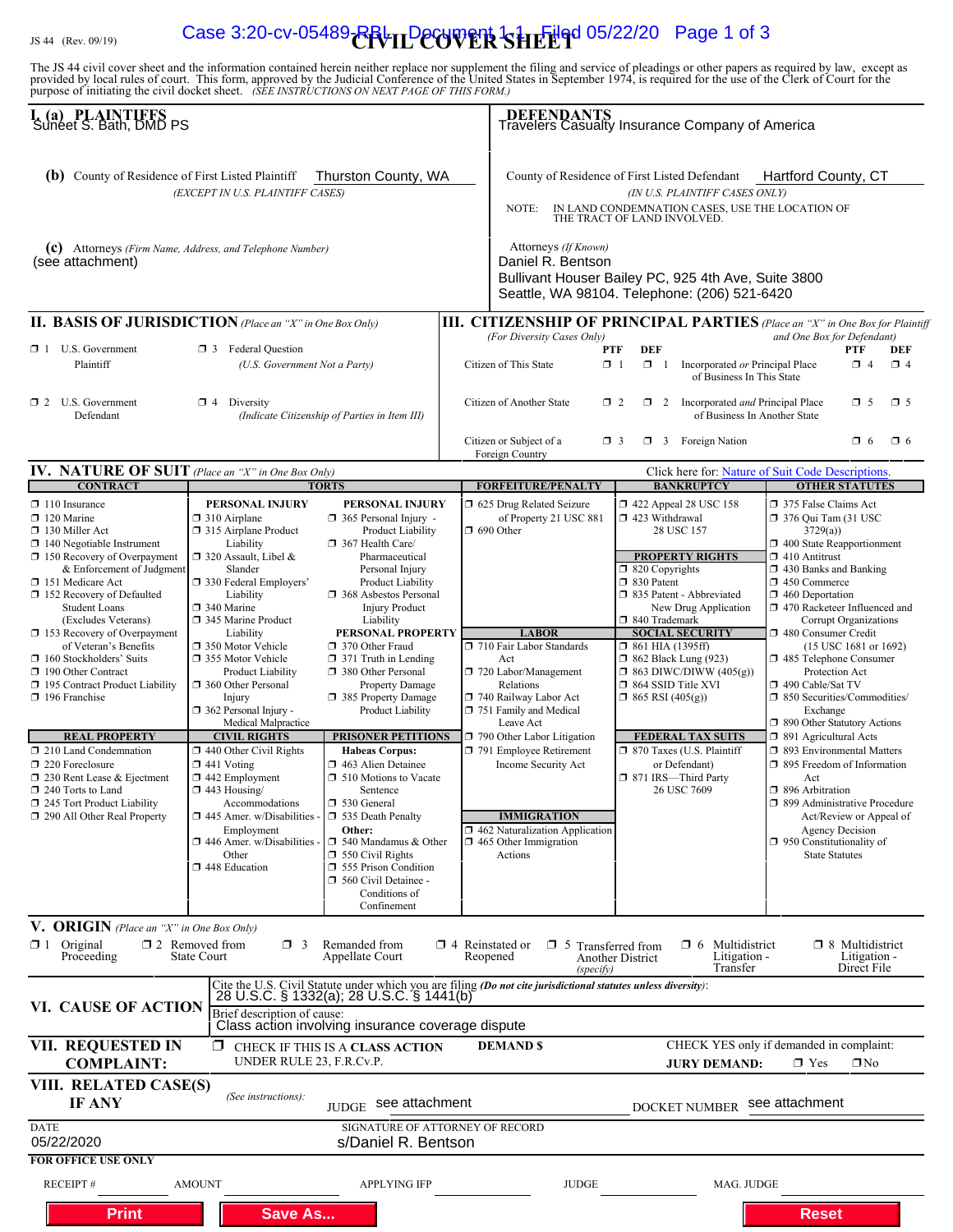#### **INSTRUCTIONS FOR ATTORNEYS COMPLETING CIVIL COVER SHEET FORM JS 44**

Authority For Civil Cover Sheet

The JS 44 civil cover sheet and the information contained herein neither replaces nor supplements the filings and service of pleading or other papers as required by law, except as provided by local rules of court. This form, approved by the Judicial Conference of the United States in September 1974, is required for the use of the Clerk of Court for the purpose of initiating the civil docket sheet. Consequently, a civil cover sheet is submitted to the Clerk of Court for each civil complaint filed. The attorney filing a case should complete the form as follows:

- **I.(a) Plaintiffs-Defendants.** Enter names (last, first, middle initial) of plaintiff and defendant. If the plaintiff or defendant is a government agency, use only the full name or standard abbreviations. If the plaintiff or defendant is an official within a government agency, identify first the agency and then the official, giving both name and title.
- **(b) County of Residence.** For each civil case filed, except U.S. plaintiff cases, enter the name of the county where the first listed plaintiff resides at the time of filing. In U.S. plaintiff cases, enter the name of the county in which the first listed defendant resides at the time of filing. (NOTE: In land condemnation cases, the county of residence of the "defendant" is the location of the tract of land involved.)
- **(c) Attorneys.** Enter the firm name, address, telephone number, and attorney of record. If there are several attorneys, list them on an attachment, noting in this section "(see attachment)".

**II. Jurisdiction.** The basis of jurisdiction is set forth under Rule 8(a), F.R.Cv.P., which requires that jurisdictions be shown in pleadings. Place an "X" in one of the boxes. If there is more than one basis of jurisdiction, precedence is given in the order shown below.

United States plaintiff. (1) Jurisdiction based on 28 U.S.C. 1345 and 1348. Suits by agencies and officers of the United States are included here. United States defendant. (2) When the plaintiff is suing the United States, its officers or agencies, place an "X" in this box.

Federal question. (3) This refers to suits under 28 U.S.C. 1331, where jurisdiction arises under the Constitution of the United States, an amendment to the Constitution, an act of Congress or a treaty of the United States. In cases where the U.S. is a party, the U.S. plaintiff or defendant code takes precedence, and box 1 or 2 should be marked.

Diversity of citizenship. (4) This refers to suits under 28 U.S.C. 1332, where parties are citizens of different states. When Box 4 is checked, the citizenship of the different parties must be checked**.** (See Section III below**; NOTE: federal question actions take precedence over diversity cases.**)

- **III. Residence (citizenship) of Principal Parties.** This section of the JS 44 is to be completed if diversity of citizenship was indicated above. Mark this section for each principal party.
- **IV. Nature of Suit.** Place an "X" in the appropriate box. If there are multiple nature of suit codes associated with the case, pick the nature of suit code that is most applicable. Click here for[: Nature of Suit Code Descriptions](http://www.uscourts.gov/forms/civil-forms/civil-cover-sheet).
- **V. Origin.** Place an "X" in one of the seven boxes.

Original Proceedings. (1) Cases which originate in the United States district courts.

Removed from State Court. (2) Proceedings initiated in state courts may be removed to the district courts under Title 28 U.S.C., Section 1441. Remanded from Appellate Court. (3) Check this box for cases remanded to the district court for further action. Use the date of remand as the filing date.

Reinstated or Reopened. (4) Check this box for cases reinstated or reopened in the district court. Use the reopening date as the filing date. Transferred from Another District. (5) For cases transferred under Title 28 U.S.C. Section 1404(a). Do not use this for within district transfers or multidistrict litigation transfers.

Multidistrict Litigation – Transfer. (6) Check this box when a multidistrict case is transferred into the district under authority of Title 28 U.S.C. Section 1407.

Multidistrict Litigation – Direct File. (8) Check this box when a multidistrict case is filed in the same district as the Master MDL docket. **PLEASE NOTE THAT THERE IS NOT AN ORIGIN CODE 7.** Origin Code 7 was used for historical records and is no longer relevant due to changes in statue.

- **VI. Cause of Action.** Report the civil statute directly related to the cause of action and give a brief description of the cause. **Do not cite jurisdictional statutes unless diversity.** Example: U.S. Civil Statute: 47 USC 553 Brief Description: Unauthorized reception of cable service
- **VII. Requested in Complaint.** Class Action. Place an "X" in this box if you are filing a class action under Rule 23, F.R.Cv.P. Demand. In this space enter the actual dollar amount being demanded or indicate other demand, such as a preliminary injunction. Jury Demand. Check the appropriate box to indicate whether or not a jury is being demanded.
- **VIII. Related Cases.** This section of the JS 44 is used to reference related pending cases, if any. If there are related pending cases, insert the docket numbers and the corresponding judge names for such cases.

**Date and Attorney Signature.** Date and sign the civil cover sheet.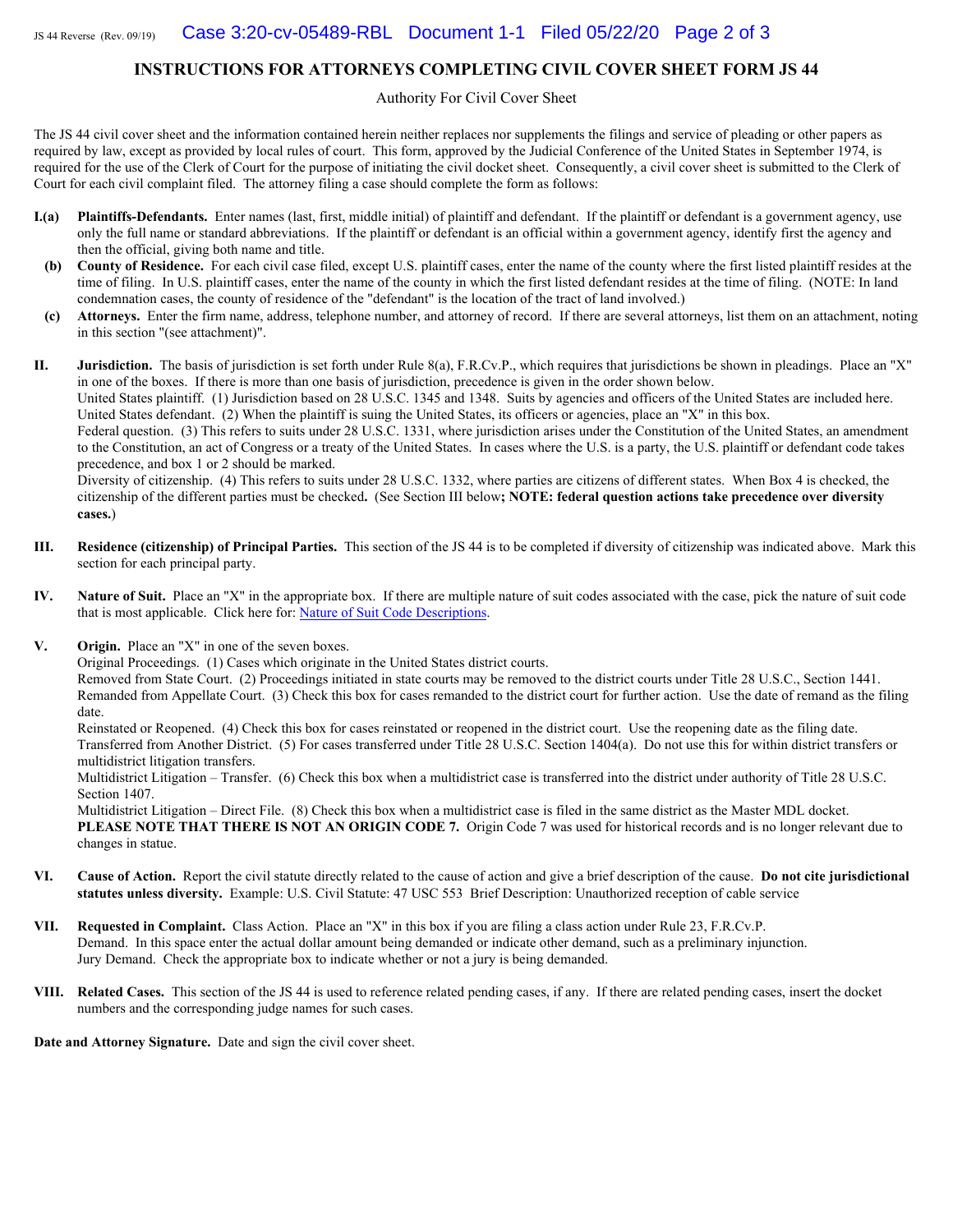# ATTACHMENT TO CIVIL COVER SHEET

# *SUNEET S. BATH, DMD PS v. TRAVELERS CASUALTY INSURANCE COMPANY OF AMERICA*

I.(c) Attorneys for Plaintiff:

Ian S. Birk Keller Rohrback LLP 1201 Third Avenue, Suite 3200 Seattle, WA 98101 (206) 623-1900

Mark A. Wilner Gordon Tilden Thomas & Cordell LLP One Union Square 600 University Street, Suite 2915 Seattle, WA 98101 (206) 467-6477

VIII. Notice of Related Cases:

| <b>Case Name</b>                         | Judge               | Case No.          |
|------------------------------------------|---------------------|-------------------|
| Nguyen v. Travelers Casualty Insurance   | Ricardo S. Martinez | W.D. WA           |
| Company of America                       |                     | 2:20-cv-00597-RSM |
| Fox v. Travelers Casualty Insurance      | Ricardo S. Martinez | W.D. WA           |
| Company of America                       |                     | 2:20-cv-00598-RSM |
| Stans Bar-B-Q LLC v. The Charter Oak     | Ricardo S. Martinez | W.D. WA           |
| Fire Insurance Co.                       |                     | 2:20-cv-00613-RSM |
| Khuzi Hsue, DDS, PS v. Travelers         | Ricardo S. Martinez | W.D. WA           |
| Casualty Insurance Company of America    |                     | 2:20-cv-00622-RSM |
| Kashner v. Travelers Indemnity Insurance | Ricardo S. Martinez | W.D. WA           |
| Company of America                       |                     | 2:20-cv-00627-RSM |

4815-4290-1692.1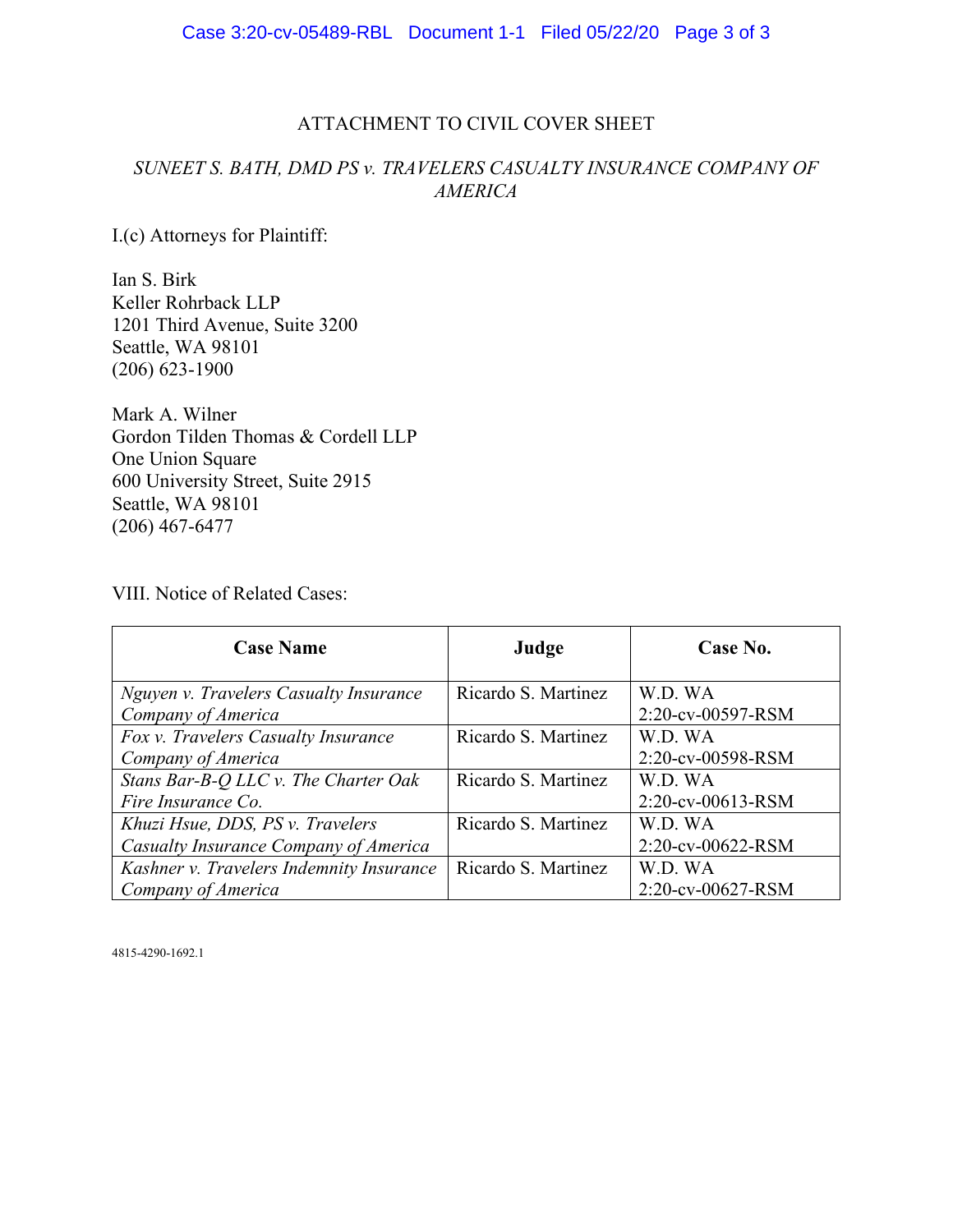|        | Case 3:20-cv-05489-RBL Document 1-2 Filed 05/22/20 Page 1 of 14                                    |                                                                                                                   |
|--------|----------------------------------------------------------------------------------------------------|-------------------------------------------------------------------------------------------------------------------|
| 1<br>2 |                                                                                                    | The Honorable Christopher Lanese                                                                                  |
| 3      |                                                                                                    |                                                                                                                   |
| 4      |                                                                                                    |                                                                                                                   |
| 5      |                                                                                                    |                                                                                                                   |
| 6      |                                                                                                    |                                                                                                                   |
| 7      |                                                                                                    |                                                                                                                   |
| 8      | SUPERIOR COURT OF WASHINGTON IN AND FOR THURSTON COUNTY                                            |                                                                                                                   |
| 9      | SUNEET S. BATH, DMD PS d/b/a Impressions<br>Dentistry Family Cosmetics, individually and on        |                                                                                                                   |
| 10     | behalf of others similarly situated,                                                               | No. 20-2-01421-34                                                                                                 |
| 11     | Plaintiff,                                                                                         | AMENDED COMPLAINT-CLASS<br><b>ACTION</b>                                                                          |
| 12     | V.                                                                                                 |                                                                                                                   |
| 13     | TRAVELERS CASUALTY INSURANCE                                                                       |                                                                                                                   |
| 14     | COMPANY OF AMERICA, an insurance<br>company,                                                       |                                                                                                                   |
| 15     | Defendant.                                                                                         |                                                                                                                   |
| 16     |                                                                                                    |                                                                                                                   |
| 17     | I.                                                                                                 | <b>INTRODUCTION</b>                                                                                               |
| 18     |                                                                                                    | Plaintiff Suneet S. Bath DMD PS d/b/a Impressions Dentistry Family Cosmetics ("Bath"                              |
| 19     |                                                                                                    |                                                                                                                   |
| 20     | or "Plaintiff"), individually and on behalf of all other similarly situated members of the defined |                                                                                                                   |
| 21     | national class and the defined Washington subclasses (the "Class Members"), by and through the     |                                                                                                                   |
| 22     | undersigned attorneys, brings this class action against Defendant TCICA Casualty Insurance         |                                                                                                                   |
| 23     | Company of America ("TCICA" or "Defendant") and alleges as follows based on personal               |                                                                                                                   |
| 24     | knowledge and information and belief:                                                              |                                                                                                                   |
| 25     |                                                                                                    |                                                                                                                   |
| 26     |                                                                                                    |                                                                                                                   |
|        | AMENDED COMPLAINT-CLASS ACTION - 1                                                                 | KELLER ROHRBACK L.L.P.                                                                                            |
|        |                                                                                                    | 1201 Third Avenue, Suite 3200<br>Seattle, WA 98101-3052<br>TELEPHONE: (206) 623-1900<br>FACSIMILE: (206) 623-3384 |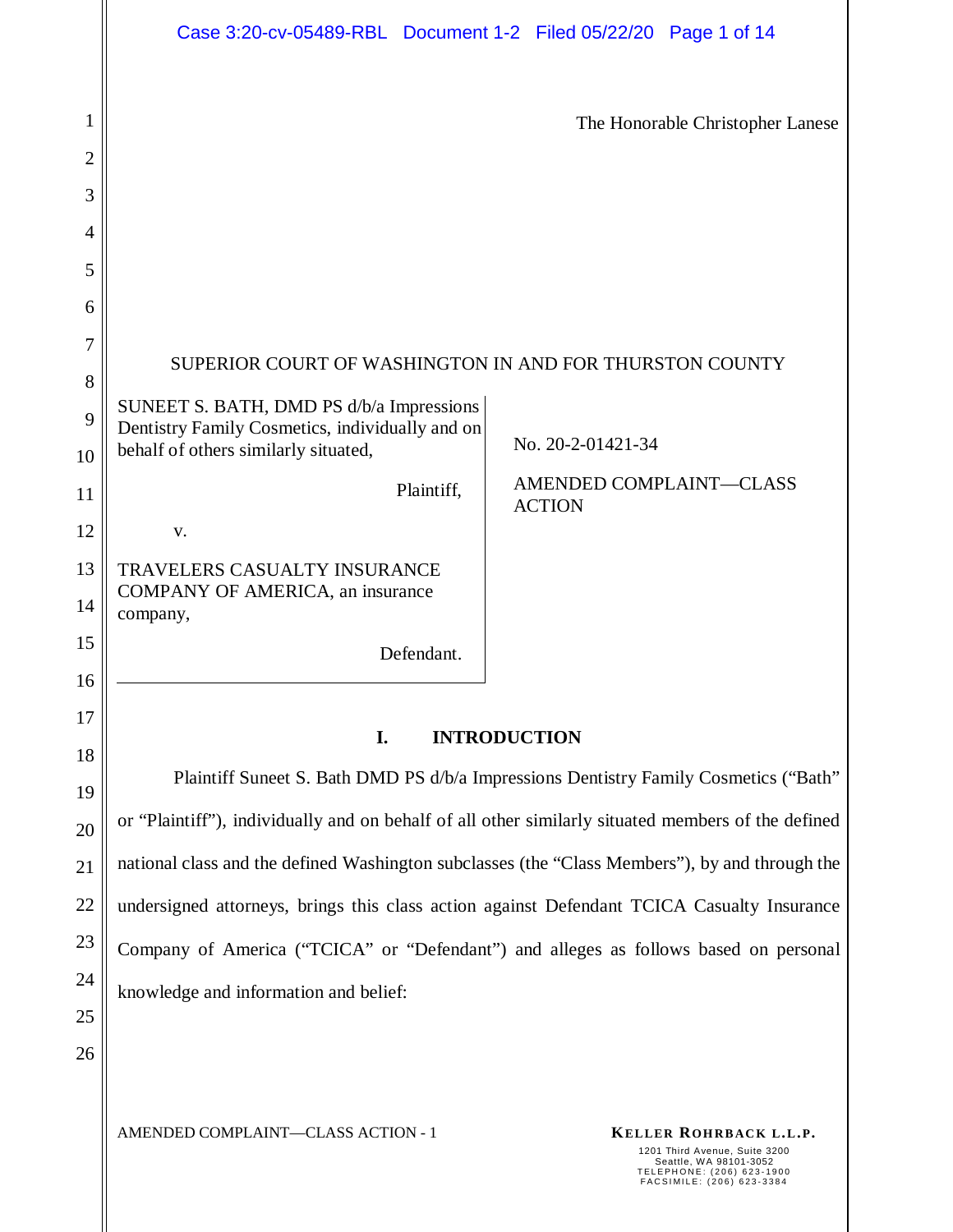#### **II. JURISDICTION**

1. This Court has original jurisdiction pursuant to RCW 2.08.010 because the case originates in Washington and amount in controversy exceeds the jurisdictional threshold.

2. This Court has personal jurisdiction over Defendant because Defendant registered to do business in Washington, has sufficient minimum contacts with Washington, and otherwise intentionally avails itself of the markets within Washington through its business activities, such that the exercise of jurisdiction by this Court is proper pursuant to RCW 4.28.185. Moreover, the claims of Plaintiff and all of the Washington subclass members in this case arise out of and directly relate to Defendant's contacts with Washington.

## **III. PARTIES**

3. Plaintiff Suneet S. Bath, DMD PS d/b/a Impressions Dentistry Family Cosmetics (Bath) owns and operates a dental business with its principal place of business located at 4538 Martin Way E., Olympia, WA 98516.

4. Defendant TCICA Casualty Insurance Company of America is an insurance carrier domiciled in Connecticut and whose headquarters are located in Hartford, Connecticut.

5. Defendant is authorized to write, sell, and issue business insurance policies in all fifty states and the District of Columbia. Defendant conducted business within Washington by selling and issuing business insurance policies to policyholders, including Bath.

#### **IV. NATURE OF THE CASE**

6. Due to COVID-19 and proclamations and orders by Washington Governor Jay Inslee and/or other civil authorities, Plaintiff was forced to suspend or dramatically limit its dental business.

AMENDED COMPLAINT—CLASS ACTION - 2 **KELLER ROHRBACK L.L.P.**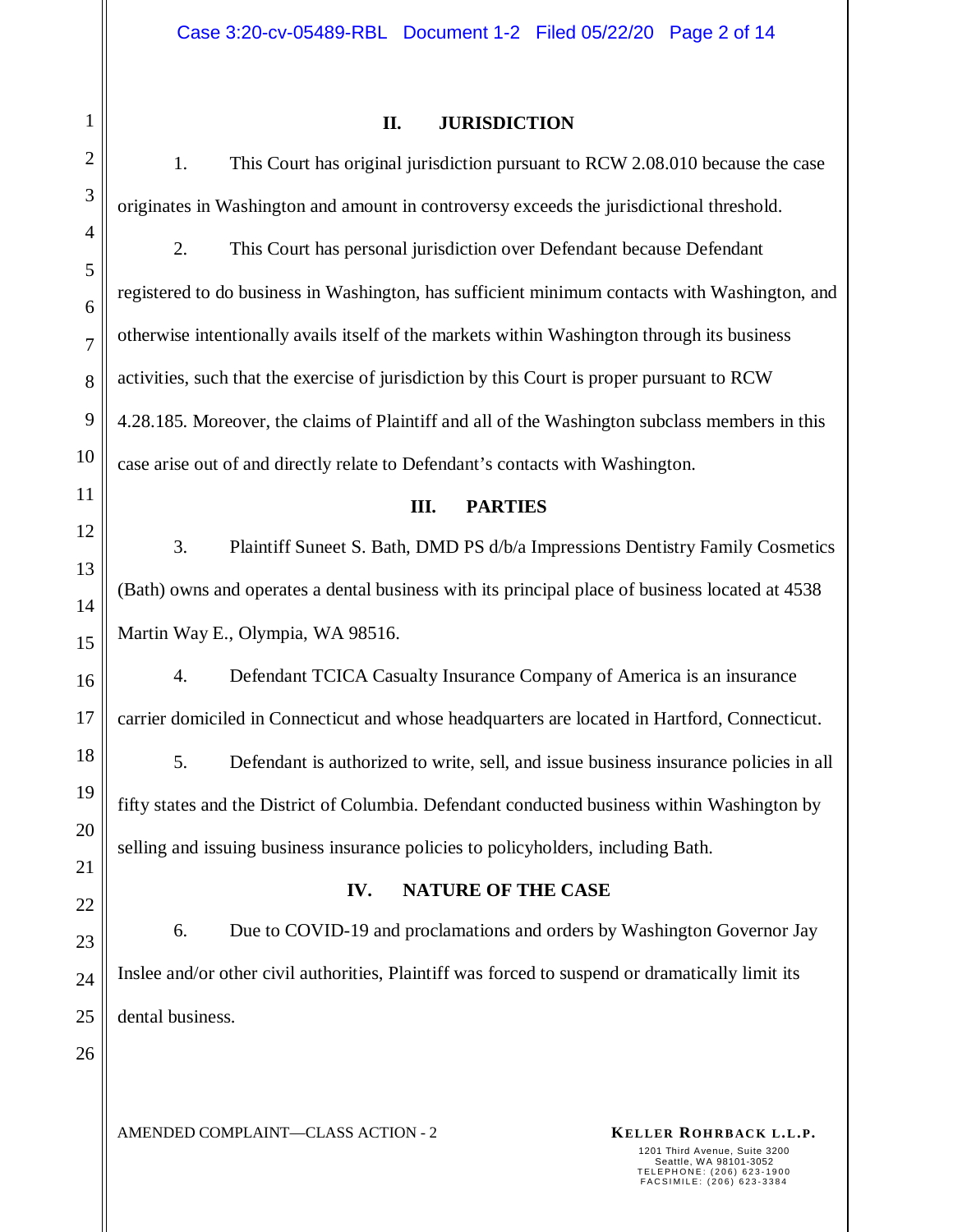7. Plaintiff intended to rely on its business insurance to maintain income in case of an insured loss. This lawsuit is filed to ensure that Plaintiff and other similarly-situated policyholders receive the insurance benefits to which they are entitled and for which they paid.

8. Defendant issued one or more insurance policies to Plaintiff, including a Businessowners Coverage Policy and related endorsements ("the Policy"), insuring Plaintiff's property and business practice at all relevant times, including the periods of January 1 to December 31, 2019, and January 1 to December 31, 2020.

9. Plaintiff's business property includes property owned and/or leased by Plaintiff and used for general business purposes for the specific purpose of dental services and other related business activities.

10. Defendant promises to pay Plaintiff for risks of "direct physical loss of or damage to" covered property.

15 16 11. The Policy includes coverage for risks of both damage to and loss of covered property.

17 18 12. The Policy expressly defines property damage as including "loss of use" of property.

13. Defendant's Businessowners Coverage Form provides Plaintiff with Business Income Coverage, Extra Expense Coverage, Extended Business Income Coverage, and Civil Authority Coverage.

14. Plaintiff paid all premiums for the coverage when due.

15. On or about January 2020, the United States of America saw its first cases of persons infected by COVID-19, which has been designated a worldwide pandemic.

25 26

1

2

3

4

5

6

7

8

9

10

11

12

13

14

19

20

21

22

23

24

AMENDED COMPLAINT—CLASS ACTION - 3 **KELLER ROHRBACK L.L.P.**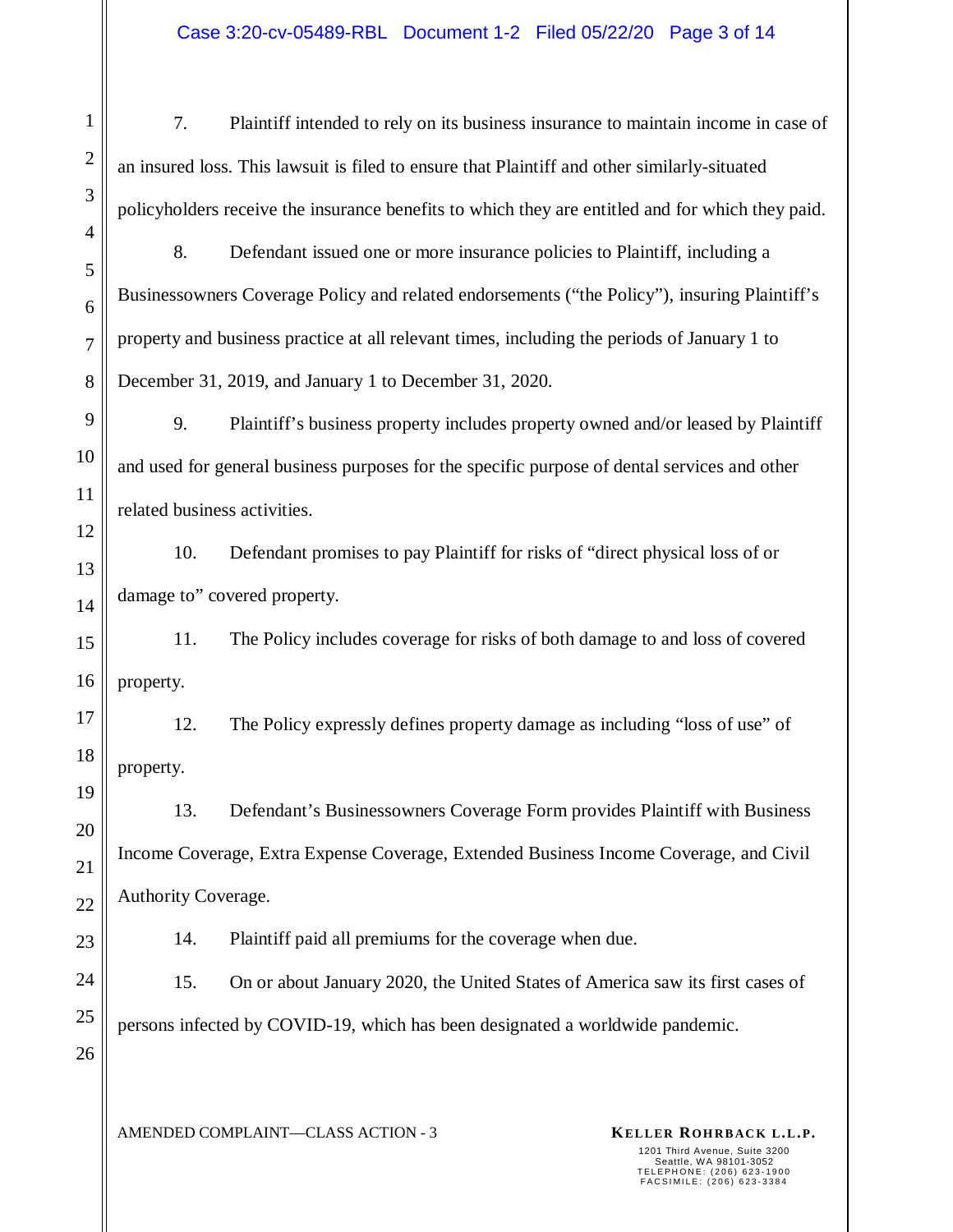| $\mathbf{1}$   | In light of this pandemic, on February 29, 2020, Washington Governor Jay Inslee<br>16.                                                                                              |  |  |
|----------------|-------------------------------------------------------------------------------------------------------------------------------------------------------------------------------------|--|--|
| $\overline{2}$ | issued Proclamation 20-5, declaring a State of Emergency for all counties in the state of                                                                                           |  |  |
| 3              | Washington as the result of COVID-19. Thereafter, Governor Inslee issued a series of certain                                                                                        |  |  |
| $\overline{4}$ | proclamations and orders affecting many persons and businesses in Washington, whether                                                                                               |  |  |
| 5<br>6         | infected with COVID-19 or not, requiring certain public health precautions.                                                                                                         |  |  |
| $\overline{7}$ | On March 19, 2020, Governor Inslee issued Proclamation 20-24, "Restrictions on<br>17.                                                                                               |  |  |
| 8              | Non Urgent Medical Procedures." The proclamation provides, in part:                                                                                                                 |  |  |
| 9              | WHEREAS, the health care person protective equipment supply chain in Washington                                                                                                     |  |  |
| 10             | State has been severely disrupted by the significant increased use of such equipment<br>worldwide, such that there are now critical shortages of this equipment for health care     |  |  |
| 11             | workers. To curtail the spread of the COVID-19 pandemic in Washington State and to                                                                                                  |  |  |
| 12             | protect our health care workers as they provide health care services, it is necessary to<br>immediately prohibit all hospitals, ambulatory surgery centers, and dental orthodontic, |  |  |
| 13             | and endodontic offices in Washington State from providing health care services,<br>procedures and surgeries that require personal protective equipment, which if delayed,           |  |  |
| 14             | are not anticipated to cause harm to the patient within the next three months[.]                                                                                                    |  |  |
| 15             | 18.<br>On March 23, 2020, Governor Inslee issued Proclamation 20-25, "Stay Home—                                                                                                    |  |  |
| 16             | State Healthy." The proclamation requires that "[a]ll people in Washington State []                                                                                                 |  |  |
| 17             | immediately cease leaving their home or place of residence except: (1) to conduct or participate                                                                                    |  |  |
| 18             | in essential activities, and/or (2) for employment in essential business activities." The                                                                                           |  |  |
| 19             | proclamation prohibits "all non-essential businesses in Washington State from conducting                                                                                            |  |  |
| 20             |                                                                                                                                                                                     |  |  |
| 21             | business, within the limitations provided herein."                                                                                                                                  |  |  |
| 22             | Governor Inslee has extended Proclamation until May 31, 2020.<br>19.                                                                                                                |  |  |
| 23             | By order of Governor Inslee, dentists including Plaintiff were prohibited from<br>20.                                                                                               |  |  |
| 24             | providing services but for urgent and emergency procedures.                                                                                                                         |  |  |
| 25             | 21.<br>No COVID-19 virus has been detected on Plaintiff's business premises.                                                                                                        |  |  |
| 26             |                                                                                                                                                                                     |  |  |
|                | AMENDED COMPLAINT-CLASS ACTION - 4<br>KELLER ROHRBACK L.L.P.<br>1201 Third Avenue, Suite 3200<br>Seattle, WA 98101-3052                                                             |  |  |
|                | TELEPHONE: (206) 623-1900<br>FACSIMILE: (206) 623-3384                                                                                                                              |  |  |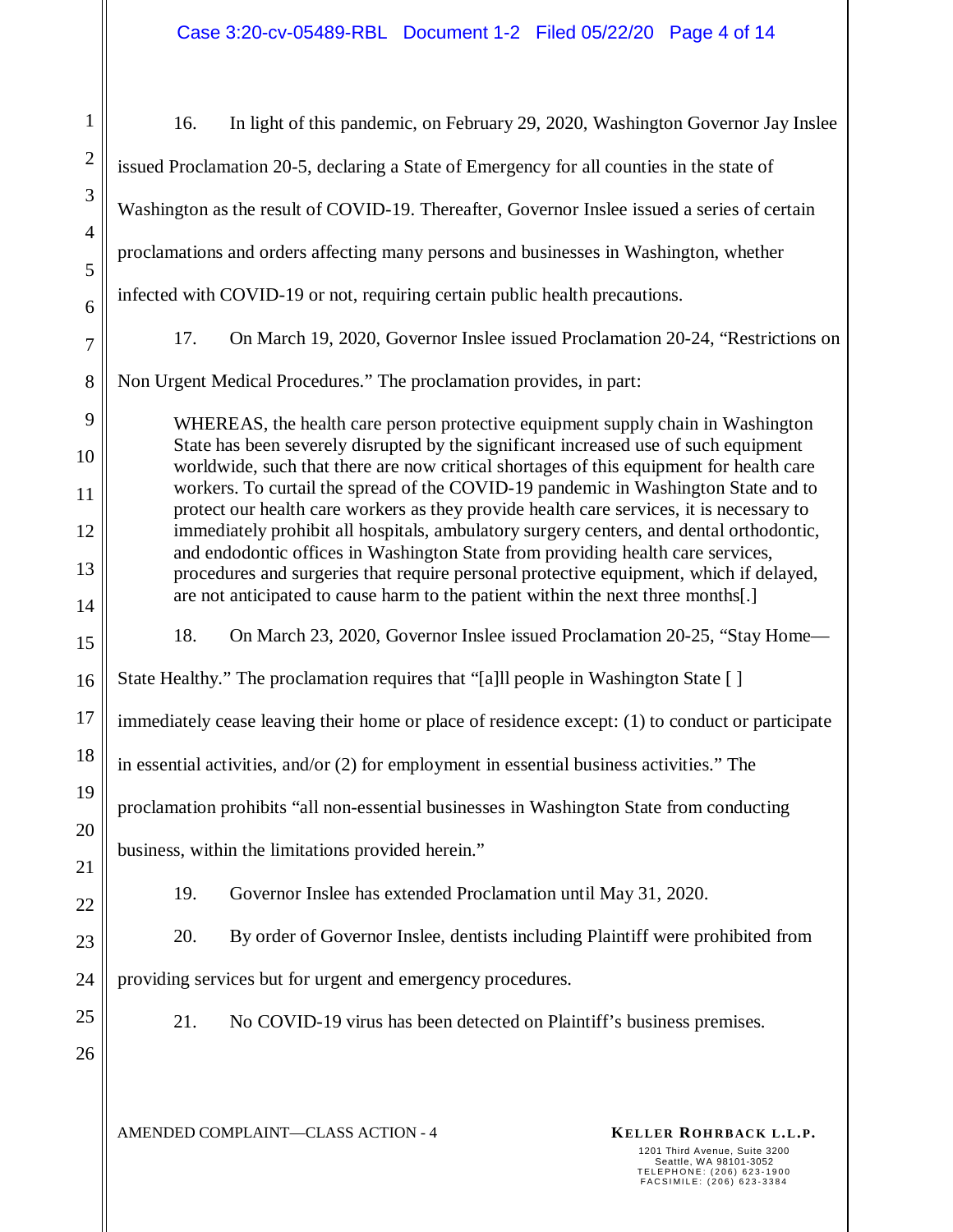22. Plaintiff's property has sustained direct physical loss and/or damages related to COVID-19 and/or the proclamations and orders.

1

2

3

4

5

6

7

8

9

10

11

12

13

14

15

16

17

18

19

20

21

22

23

24

25

26

23. Plaintiff's property will continue to sustain direct physical loss or damage covered by the TCICA policy or policies, including but not limited to business interruption, extra expense, extended business interruption, interruption by civil authority, and other expenses.

24. Plaintiff's property cannot be used for its intended purposes.

25. As a result of the above, Plaintiff has experienced and will experience loss covered by the TCICA policy or policies.

26. TCICA denied coverage for Bath's loss on April 1, 2020. Upon information and belief, TCICA has denied and will deny coverage for other similarly situated policyholders.

**V. CLASS ACTION ALLEGATIONS** 

27. This matter is brought by Plaintiff on behalf of itself and those similarly situated, under Washington Civil Rules  $23(b)(1)$ ,  $23(b)(2)$ , and  $23(b)(3)$ .

28. The Classes and Subclasses that Plaintiff seeks to represent are defined as:

A. *Business Income Coverage Breach of Contract Class:* All persons and entities in the United States insured under a TCICA policy with Business Income Coverage who suffered a suspension of their business at the covered premises related to COVID-19 and/or orders issued by Governor Inslee, other Governors, and/or other civil authorities and whose Business Income claim was denied by TCICA.

B. *Business Income Coverage Breach of Contract Washington Subclass:* All persons and entities in the State of Washington insured under a TCICA policy with Business Income Coverage who suffered a suspension of their business at the covered

AMENDED COMPLAINT—CLASS ACTION - 5 **KELLER ROHRBACK L.L.P.**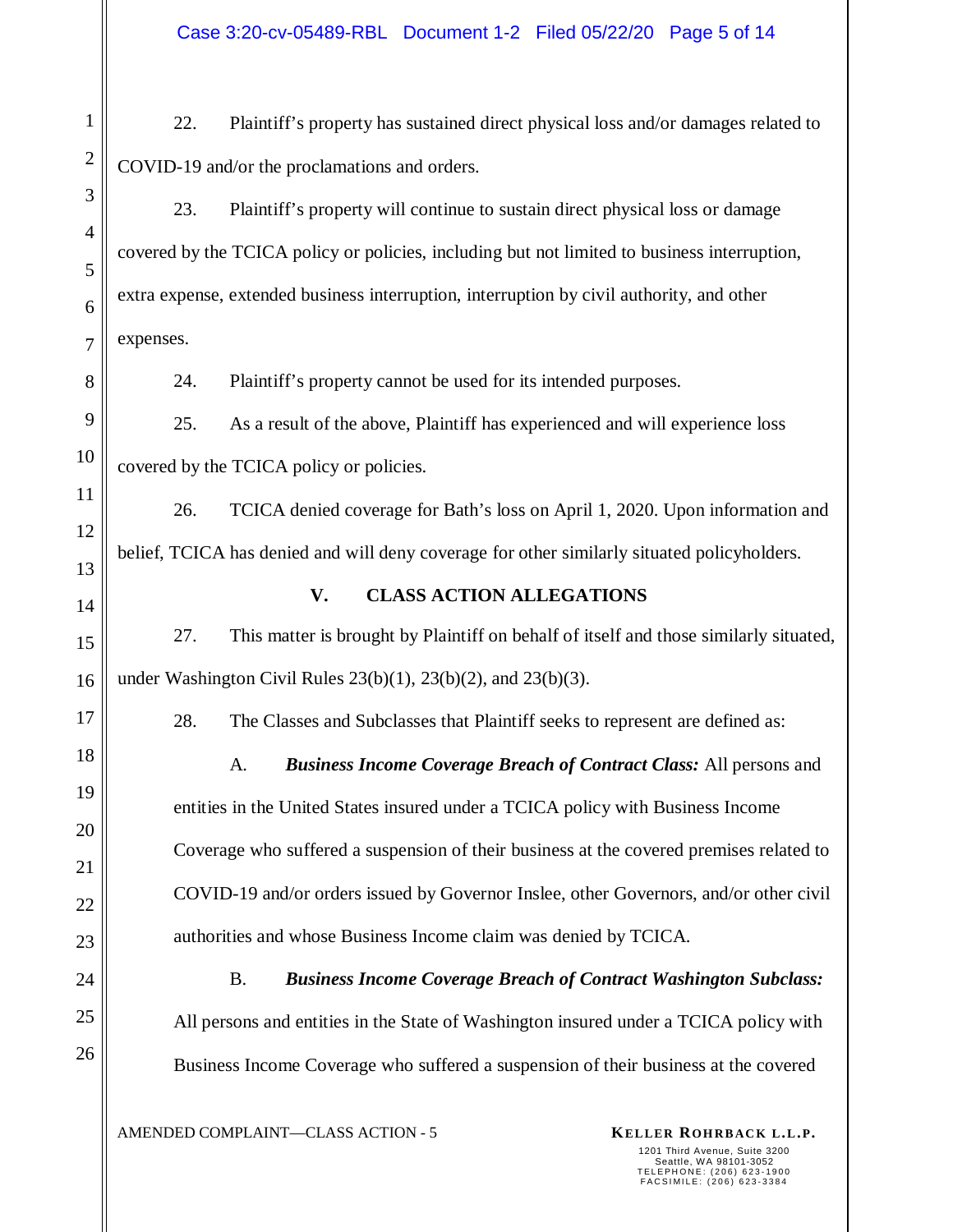premises related to COVID-19 and/or orders issued by Governor Inslee, and/or other civil authorities and whose Business Income claim was denied by TCICA.

C. *Business Income Coverage Declaratory Relief Class:* All persons and entities in the United States insured under a TCICA policy with Business Income Coverage who suffered a suspension of their business at the covered premises related to COVID-19 and/or orders issued by Governor Inslee, other Governors, and/or other civil authorities.

D. *Business Income Coverage Declaratory Relief Washington Subclass:* All persons and entities in the State of Washington insured under a TCICA policy with Business Income Coverage who suffered a suspension of their business at the covered premises related to COVID-19 and/or orders issued by Governor Inslee, and/or other civil authorities.

E. *Extra Expense Breach of Contract Class:* All persons and entities in the United States insured under a TCICA policy with Extra Expense coverage who incurred expenses while seeking to minimize losses from the suspension of business at the covered premises in connection with COVID-19 and/or orders issued by Governor Inslee, other Governors, and/or other civil authorities and whose Extra Expense claim was denied by TCICA.

F. *Extra Expense Breach of Contract Washington Subclass:* All persons and entities in the State of Washington insured under a TCICA policy with Extra Expense coverage who incurred expenses while seeking to minimize losses from the suspension of business at the covered premises in connection with COVID-19 and/or

26

1

2

3

4

5

6

AMENDED COMPLAINT—CLASS ACTION - 6 **KELLER ROHRBACK L.L.P.**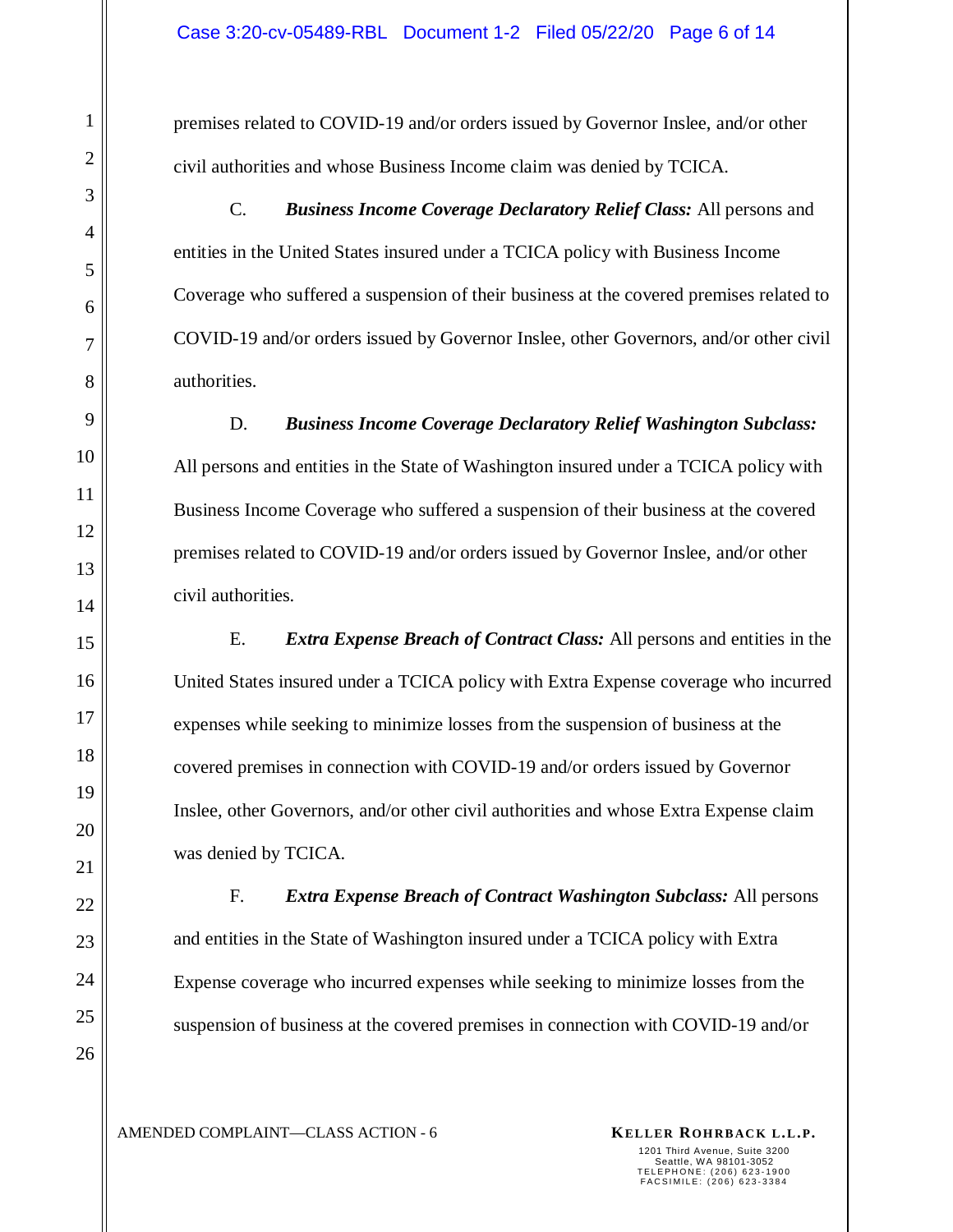orders issued by Governor Inslee, and/or other civil authorities and whose Extra Expense claim was denied by TCICA.

G. *Extra Expense Declaratory Relief Class:* All persons and entities in the United States insured under a TCICA policy with Extra Expense coverage who incurred expenses while seeking to minimize losses from the suspension of their business at the covered premises in connection with COVID-19 and/or orders issued by Governor Inslee, other Governors, and/or other civil authorities.

H. *Extra Expense Declaratory Relief Washington Subclass:* All persons and entities in the State of Washington insured under a TCICA policy with Extra Expense coverage who incurred expenses while seeking to minimize losses from the suspension of their business at the covered premises in connection with COVID-19 and/or orders issued by Governor Inslee, and/or other civil authorities.

I. *Extended Business Income Breach of Contract Class*: All persons and entities in the United States insured under a TCICA policy with Extended Business Income coverage who suffered a suspension of their business at the covered premises related to COVID-19 and/or orders issued by Governor Inslee, other Governors, and/or other civil authorities and whose Extended Business Income claim was denied by TCICA.

J. *Extended Business Income Breach of Contract Washington Subclass*: All persons and entities in the State of Washington insured under a TCICA policy with Extended Business Income coverage who suffered a suspension of their business at the covered premises related to COVID-19 and/or orders issued by Governor Inslee, and/or

AMENDED COMPLAINT—CLASS ACTION - 7 **KELLER ROHRBACK L.L.P.**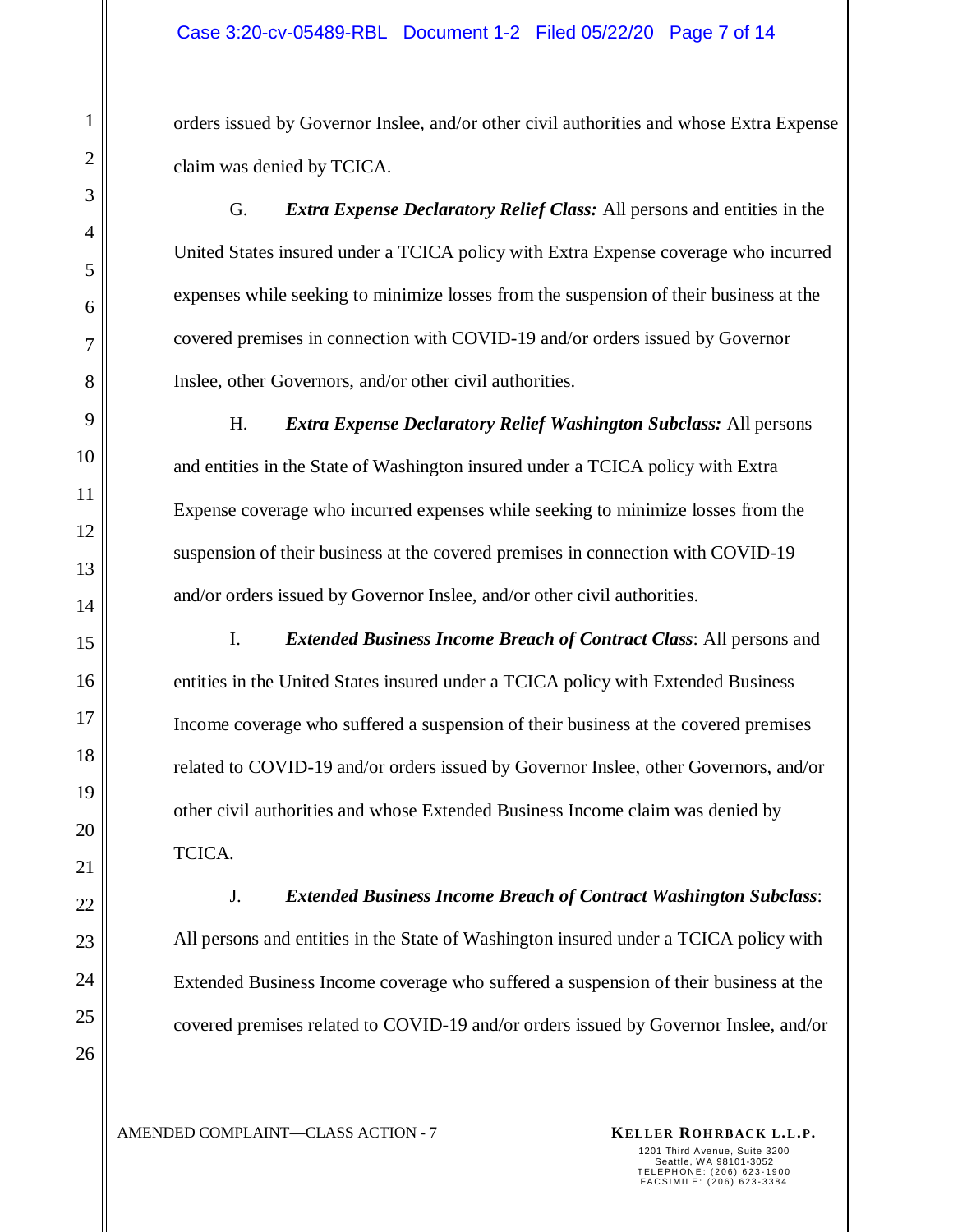other civil authorities and whose Extended Business Income claim was denied by TCICA.

K. *Extended Business Income Declaratory Relief Class:* All persons and entities in the United States insured under a TCICA policy with Extended Business Income coverage who suffered a suspension of their business at the covered premises due to COVID-19 related to COVID-19 and/or orders issued by Governor Inslee, other Governors, and/or other civil authorities.

L. *Extended Business Income Declaratory Relief Washington Subclass:*  All persons and entities in the State of Washington insured under a TCICA policy with Extended Business Income coverage who suffered a suspension of their business at the covered premises due to COVID-19 related to COVID-19 and/or orders issued by Governor Inslee, and/or other civil authorities.

M. *Civil Authority Breach of Contract Class:* All persons and entities in the United States insured under a TCICA policy with Civil Authority coverage who suffered a loss of business income and/or extra expense related to the impact of COVID-19 and/or orders issued by Governor Inslee, other Governors, and/or other civil authorities and whose Civil Authority claim was denied by TCICA.

N. *Civil Authority Breach of Contract Washington Subclass:* All persons and entities in the State of Washington insured under a TCICA policy with Civil Authority coverage who suffered a loss of business income and/or extra expense related to the impact of COVID-19 and/or orders issued by Governor Inslee, and/or other civil authorities and whose Civil Authority claim was denied by TCICA.

1

AMENDED COMPLAINT—CLASS ACTION - 8 **KELLER ROHRBACK L.L.P.**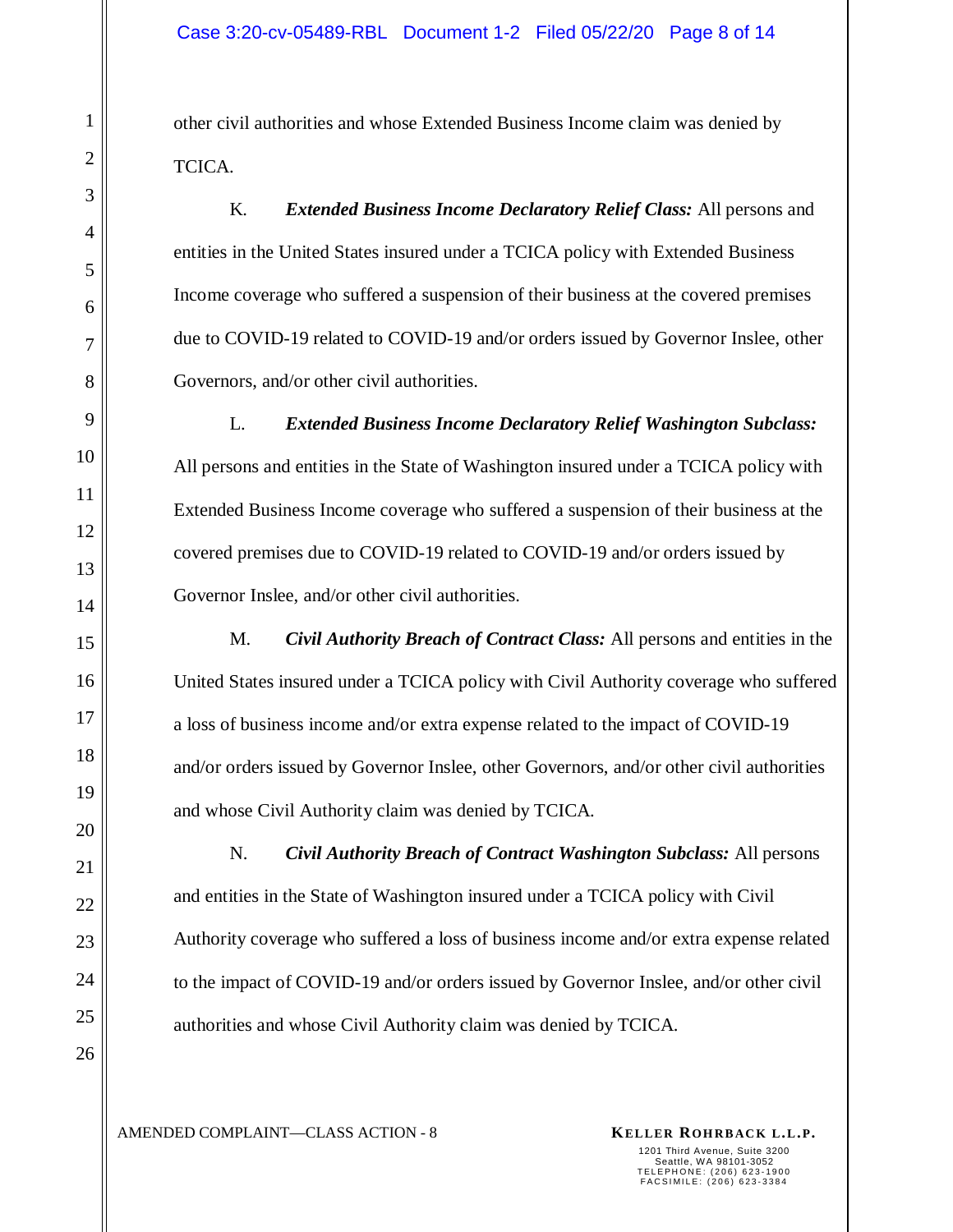O. *Civil Authority Declaratory Relief Class:* All persons and entities in the United States insured under a TCICA policy with Civil Authority coverage who suffered a loss of business income and/or extra expense related to COVID-19 and/or orders issued by Governor Inslee, other Governors, and/or other civil authorities.

P. *Civil Authority Declaratory Relief Washington Subclass:* All persons and entities in the State of Washington insured under a TCICA policy with Civil Authority coverage who suffered a loss of business income and/or extra expense related to the impact of COVID-19 19 and/or orders issued by Governor Inslee, and/or other civil authorities.

29. Excluded from the Classes and Subclasses are Defendant's officers, directors, and employees; the judicial officers and associated court staff assigned to this case; and the immediate family members of such officers and staff. Plaintiff reserves the right to amend the Class definition based on information obtained in discovery.

30. This action may properly be maintained on behalf of each proposed Class under the criteria of CR 23.

31. **Numerosity**: The members of the Class are so numerous that joinder of all members would be impractical. Plaintiff is informed and believes that the proposed Class and Subclass contains hundreds of members. The precise number of class members can be ascertained through discovery, which will include Defendant's records of policyholders.

32. **Commonality and Predominance**: Common questions of law and fact predominate over any questions affecting only individual members of the Class. Common questions include, but are not limited to, the following:

AMENDED COMPLAINT—CLASS ACTION - 9 **KELLER ROHRBACK L.L.P.**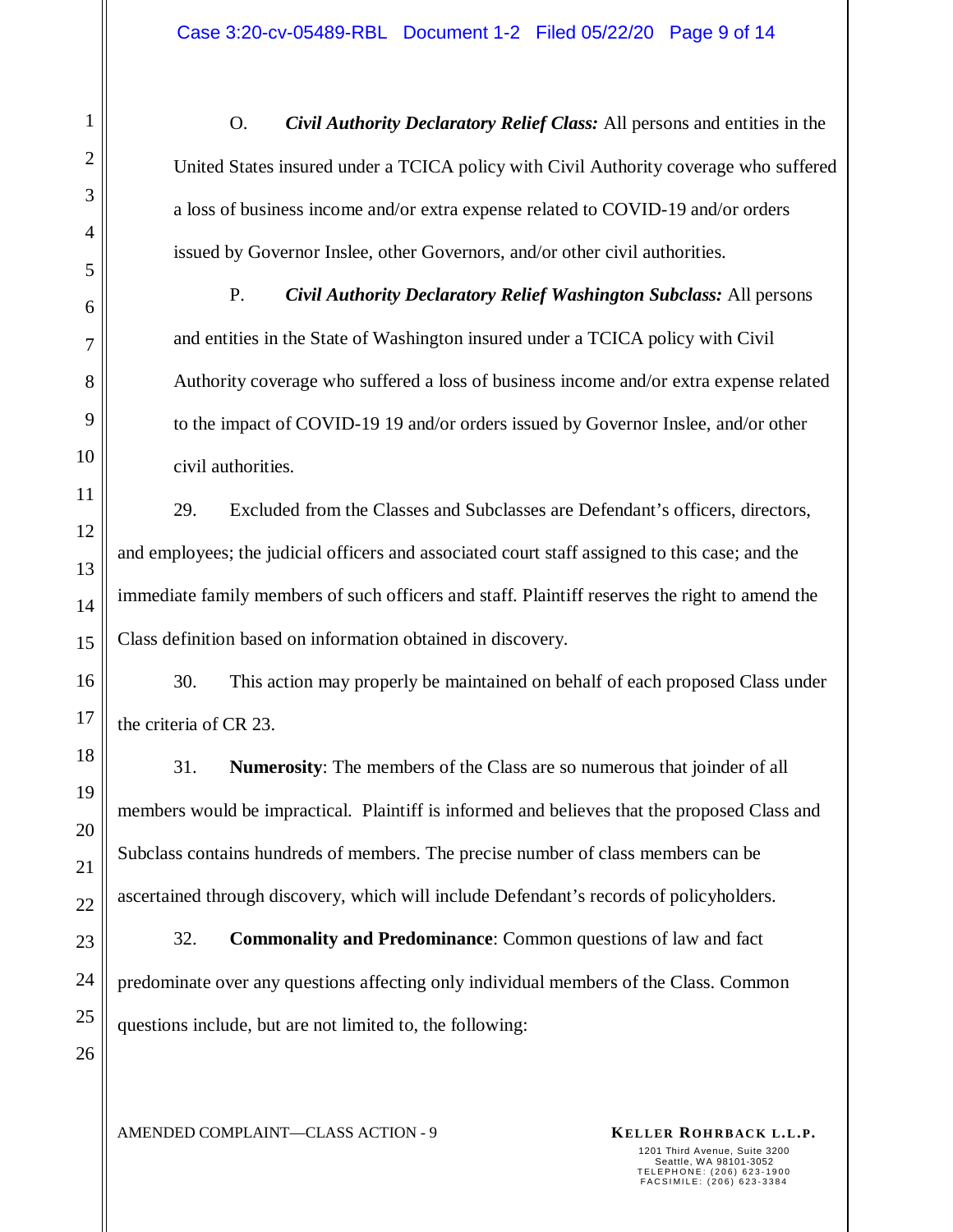A. Whether the class members suffered covered losses based on common policies issued to members of the Class and Subclass;

B. Whether TCICA acted in a manner common to the Class and Subclass and wrongfully denied claims for coverage relating to COVID-19 and/or orders issued by Governor Inslee, other Governors, and/or other civil authorities;

C. Whether Business Income coverage in TCICA's policies of insurance applies to a suspension of business relating to COVID-19 and/or orders issued by Governor Inslee, other Governors, and/or other civil authorities;

D. Whether Extra Expense coverage in TCICA's policies of insurance applies to efforts to minimize a loss relating to COVID-19 and/or orders issued by Governor Inslee, other Governors, and/or other civil authorities;

E. Whether Extended Business Income coverage in TCICA's policies of insurance applies to a suspension of business relating to COVID-19 and/or orders issued by Governor Inslee, other Governors, and/or civil authorities;

F. Whether Civil Authority coverage in TCICA's policies of insurance applies to a suspension of business relating to COVID-19 and/or orders issued by Governor Inslee, other Governors, and/or civil authorities;

G. Whether TCICA has breached its contracts of insurance through a blanket denial of all claims based on business interruption, income loss or closures related to COVID-19 and/or orders issued by Governor Inslee, other Governors, and/or other civil authorities;

H. Whether, because of Defendant's conduct, Plaintiff and the class members have suffered damages; and if so, the appropriate amount thereof; and

AMENDED COMPLAINT—CLASS ACTION - 10 **KELLER ROHRBACK L.L.P.**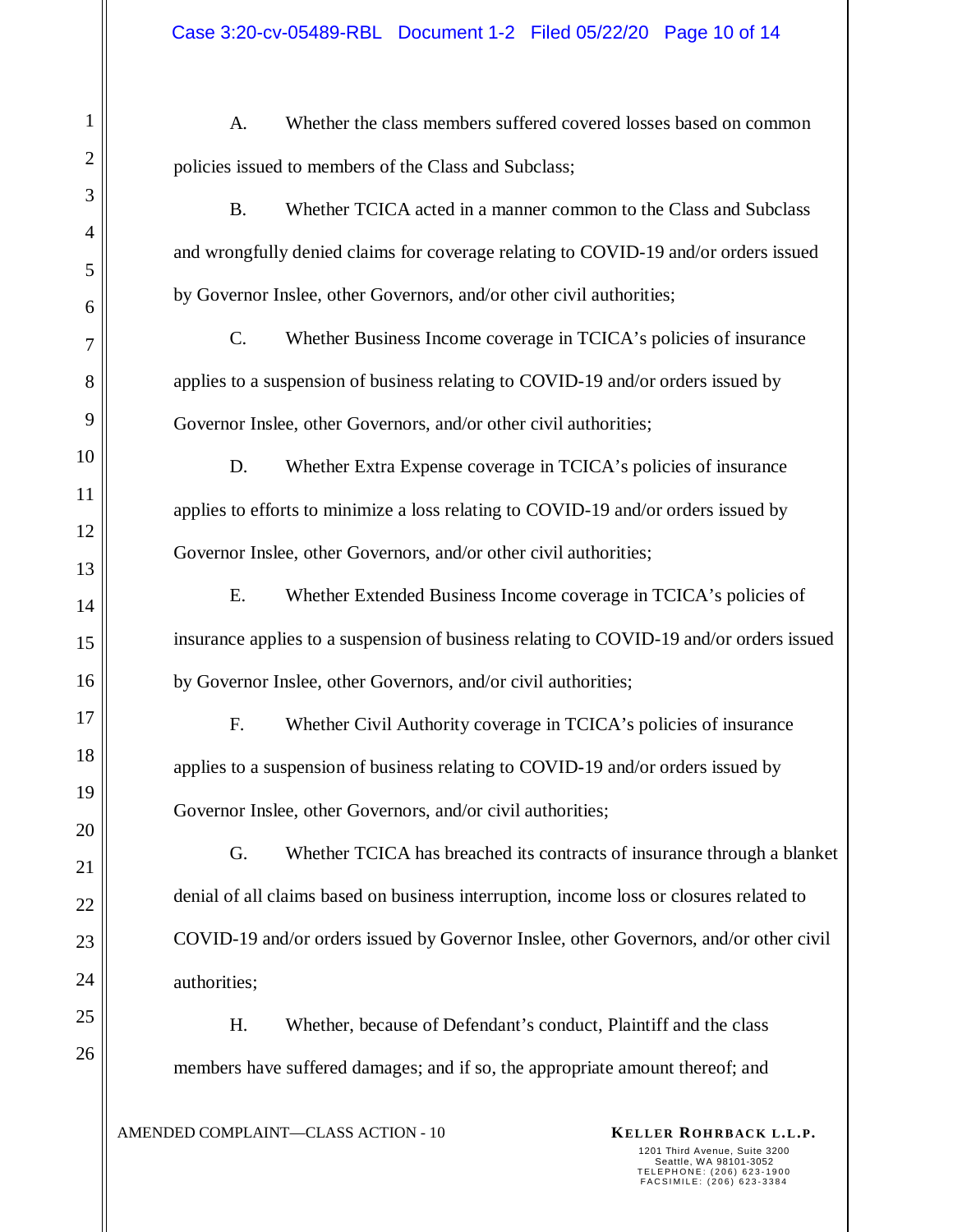I. Whether, because of Defendant's conduct, Plaintiff and the class members are entitled to equitable and declaratory relief, and if so, the nature of such relief.

33. **Typicality**: Plaintiff's claims are typical of the claims of the members of the classes. Plaintiff and all the members of the classes have been injured by the same wrongful practices of TCICA. Plaintiff's claims arise from the same practices and course of conduct that give rise to the claims of the members of the Class and are based on the same legal theories.

34. **Adequacy**: Plaintiff will fully and adequately assert and protect the interests of the classes and has retained class counsel who are experienced and qualified in prosecuting class actions. Neither Plaintiff nor its attorneys have any interests contrary to or in conflict with the Class.

1

2

3

4

5

6

7

8

9

10

11

12

13

35. **CR 23(b)(1), the Risk of Inconsistent or Varying Adjudications and** 

**Impairment to Other Class Members' Interests**: Plaintiff seeks adjudication as to the interpretation, and resultant scope, of Defendant's policies, which are common to all members of the class. The prosecution of separate actions by individual members of the classes would risk inconsistent or varying interpretations of those policy terms and create inconsistent standards of conduct for Defendant. The policy interpretations sought by Plaintiff could also impair the ability of absent class members to protect their interests.

36. **CR 23(b)(2), Declaratory and Injunctive Relief**: Defendant acted or refused to act on grounds generally applicable to Plaintiff and other members of the proposed classes making injunctive relief and declaratory relief appropriate on a classwide basis.

37. **CR 23(b)(3), Superiority**: A class action is superior to all other available methods of the fair and efficient adjudication of this lawsuit. While the aggregate damages

AMENDED COMPLAINT—CLASS ACTION - 11 **KELLER ROHRBACK L.L.P.**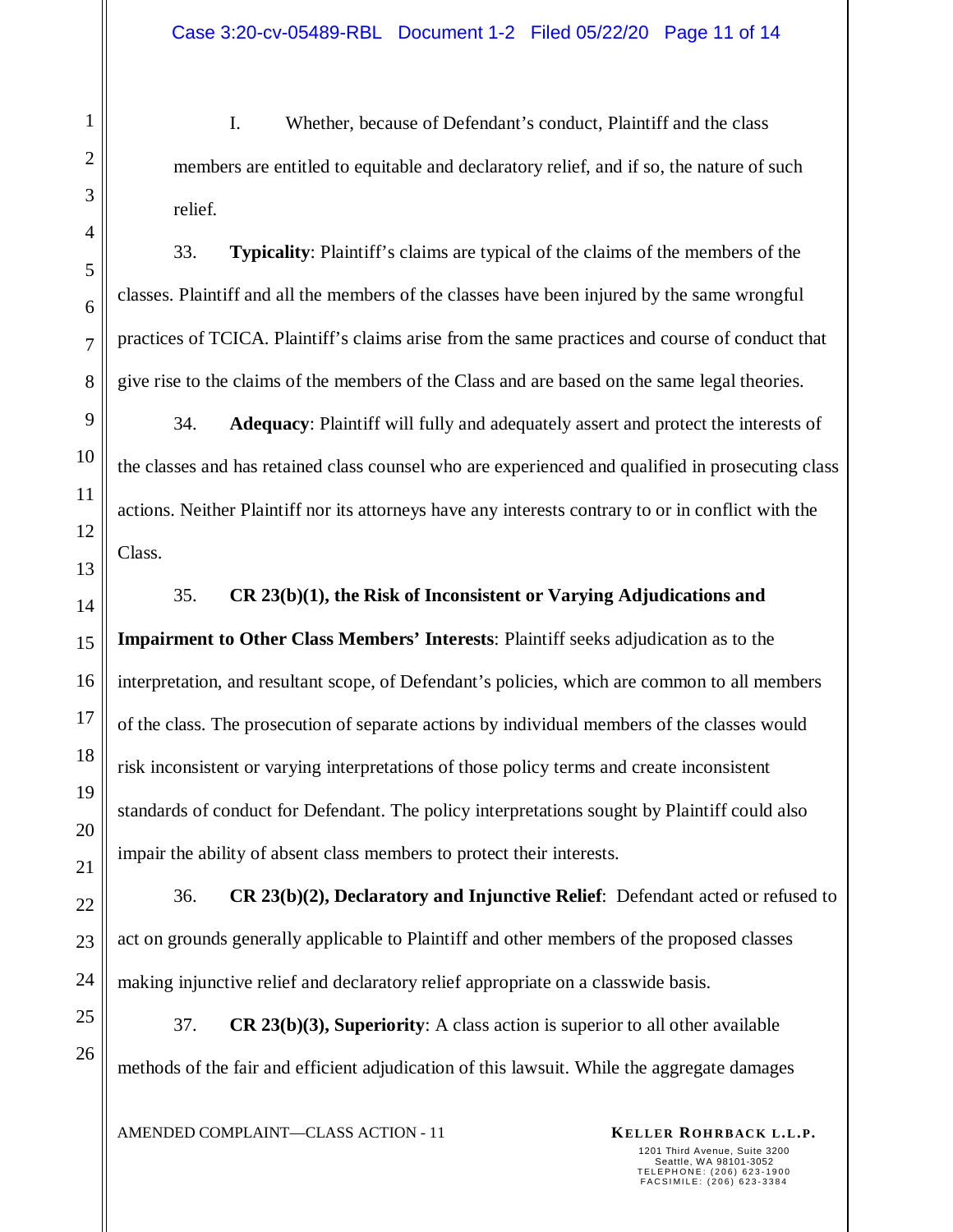sustained by the classes are likely to be in the millions of dollars, the individual damages incurred by each class member may be too small to warrant the expense of individual suits. Individual litigation creates a risk of inconsistent and/or contradictory decisions and the court system would be unduly burdened by individual litigation of such cases. A class action would result in a unified adjudication, with the benefits of economies of scale and supervision by a single court.

# **VI. CAUSES OF ACTION**

# **Count One—Declaratory Judgment**

*(Brought on behalf of the Business Income Coverage Declaratory Relief Class, Business Income Coverage Declaratory Relief Washington Subclass, Extra Expense Declaratory Relief Class, Extra Expense Declaratory Relief Washington Subclass, Extended Business Income Declaratory Relief Class, Extended Business Income Declaratory Relief Washington Subclass, Civil Authority Declaratory Relief Class, and Civil Authority Declaratory Relief Washington Subclass)* 

38. Previous paragraphs alleged are incorporated herein.

39. This is a cause of action for declaratory judgment pursuant to the Uniform

Declaratory Judgments Act, RCW 7.24.010 *et seq*.

40. Plaintiff brings this cause of action on behalf of the Business Income Coverage

Declaratory Relief Class, Business Income Coverage Declaratory Relief Washington Subclass,

Extra Expense Declaratory Relief Class, Extra Expense Declaratory Relief Washington

Subclass, Extended Business Income Declaratory Relief Class, Extended Business Income

Declaratory Relief Washington Subclass, Civil Authority Declaratory Relief Class, and Civil

Authority Declaratory Relief Washington Subclass.

41. Plaintiff seeks a declaratory judgment declaring that Plaintiff's and class members losses and expenses resulting from the interruption of their business are covered by the Policy.

AMENDED COMPLAINT—CLASS ACTION - 12 **KELLER ROHRBACK L.L.P.**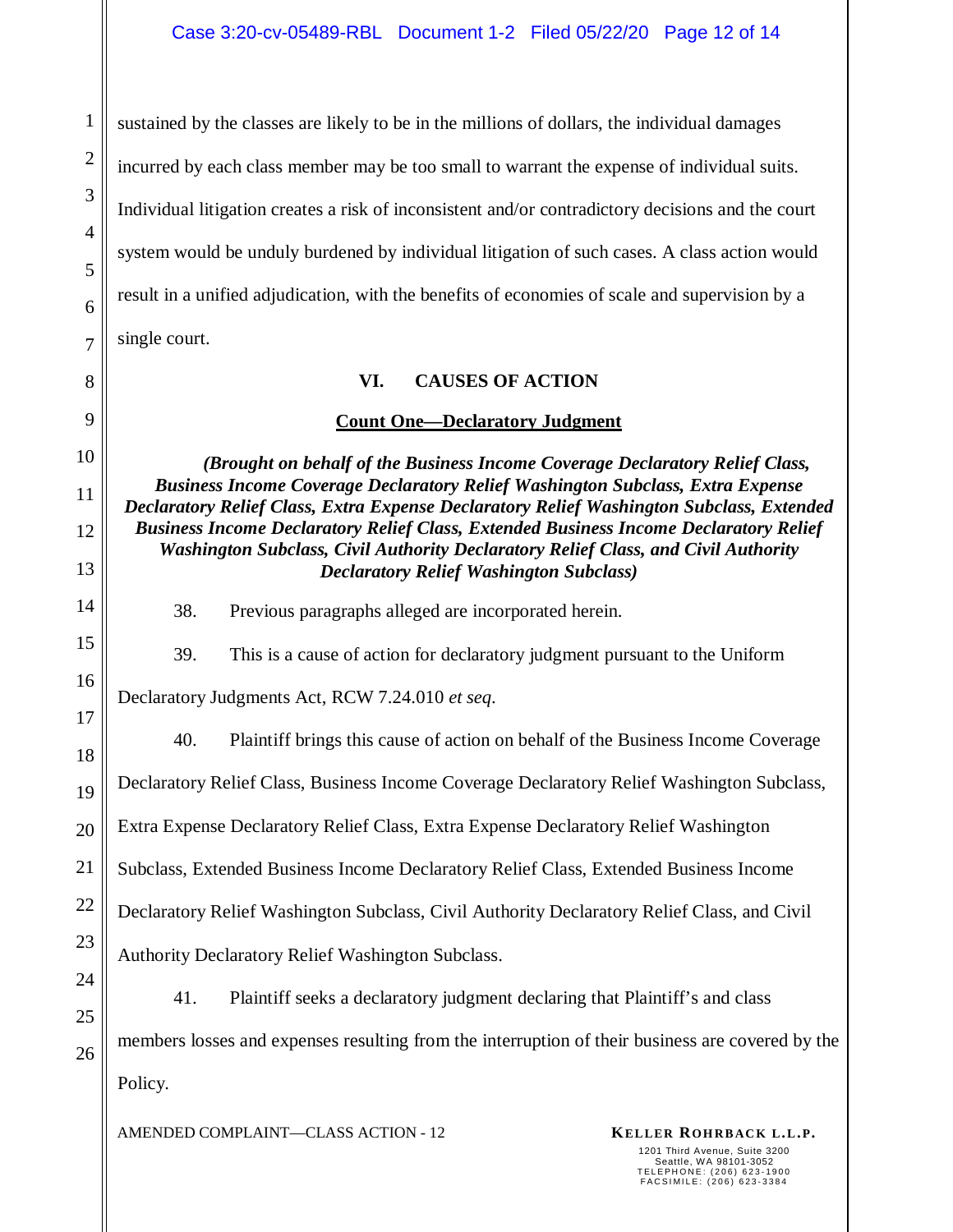42. Plaintiff seeks a declaratory judgment declaring that TCICA is responsible for timely and fully paying all such claims.

1

2  $\overline{a}$ 

| $\mathfrak{I}$      | <b>Count Two-Breach of Contract</b>                                                                                                                                                                                                                                                                                                                                                                                                                                                  |  |  |  |  |  |
|---------------------|--------------------------------------------------------------------------------------------------------------------------------------------------------------------------------------------------------------------------------------------------------------------------------------------------------------------------------------------------------------------------------------------------------------------------------------------------------------------------------------|--|--|--|--|--|
| $\overline{4}$<br>5 | (Brought on behalf of the Business Income Coverage Breach of Contract Class,<br>Business Income Coverage Breach of Contract Washington Subclass, Extra Expense Breach<br>of Contract Class, Extra Expense Breach of Contract Washington Subclass, Extended<br>Business Income Breach of Contract Class, Extended Business Income Breach of Contract<br>Washington Subclass, Civil Authority Breach of Contract Class, and Civil Authority Breach<br>of Contract Washington Subclass) |  |  |  |  |  |
| 6                   |                                                                                                                                                                                                                                                                                                                                                                                                                                                                                      |  |  |  |  |  |
| $\overline{7}$      |                                                                                                                                                                                                                                                                                                                                                                                                                                                                                      |  |  |  |  |  |
| 8<br>9              | 43.<br>Previous paragraphs alleged are incorporated herein.                                                                                                                                                                                                                                                                                                                                                                                                                          |  |  |  |  |  |
| 10                  | 44.<br>Plaintiff brings this cause of action on behalf of the Business Income Coverage                                                                                                                                                                                                                                                                                                                                                                                               |  |  |  |  |  |
| 11                  | Breach of Contract Class, Business Income Coverage Breach of Contract Washington Subclass,                                                                                                                                                                                                                                                                                                                                                                                           |  |  |  |  |  |
| 12                  | Extended Business Income Breach of Contract Class, Extended Business Income Breach of                                                                                                                                                                                                                                                                                                                                                                                                |  |  |  |  |  |
| 13                  | Contract Washington Subclass, Civil Authority Breach of Contract Class, Civil Authority                                                                                                                                                                                                                                                                                                                                                                                              |  |  |  |  |  |
| 14                  | Breach of Contract Washington Subclass, Extra Expense Breach of Contract Class, and Extra                                                                                                                                                                                                                                                                                                                                                                                            |  |  |  |  |  |
| 15                  | Expense Breach of Contract Washington Subclass.                                                                                                                                                                                                                                                                                                                                                                                                                                      |  |  |  |  |  |
| 16<br>17            | 45.<br>The Policy is a contract under which Plaintiff and the class paid premiums to                                                                                                                                                                                                                                                                                                                                                                                                 |  |  |  |  |  |
| 18                  | TCICA in exchange for TCICA's promise to pay Plaintiff and the class for all claims covered                                                                                                                                                                                                                                                                                                                                                                                          |  |  |  |  |  |
| 19                  | by the Policy.                                                                                                                                                                                                                                                                                                                                                                                                                                                                       |  |  |  |  |  |
| 20                  | Plaintiff has paid its insurance premiums.<br>46.                                                                                                                                                                                                                                                                                                                                                                                                                                    |  |  |  |  |  |
| 21                  | 47.<br>Upon information and belief, TCICA has denied, and will continue to deny                                                                                                                                                                                                                                                                                                                                                                                                      |  |  |  |  |  |
| 22                  | coverage for other similarly situated policyholders.                                                                                                                                                                                                                                                                                                                                                                                                                                 |  |  |  |  |  |
| 23                  | 48.<br>Denying coverage for the claim is a breach of the insurance contract.                                                                                                                                                                                                                                                                                                                                                                                                         |  |  |  |  |  |
| 24                  | Plaintiff is harmed by the breach of the insurance contract by TCICA.<br>49.                                                                                                                                                                                                                                                                                                                                                                                                         |  |  |  |  |  |
| 25                  |                                                                                                                                                                                                                                                                                                                                                                                                                                                                                      |  |  |  |  |  |
| 26                  |                                                                                                                                                                                                                                                                                                                                                                                                                                                                                      |  |  |  |  |  |
|                     |                                                                                                                                                                                                                                                                                                                                                                                                                                                                                      |  |  |  |  |  |

AMENDED COMPLAINT—CLASS ACTION - 13 **KELLER ROHRBACK L.L.P.**